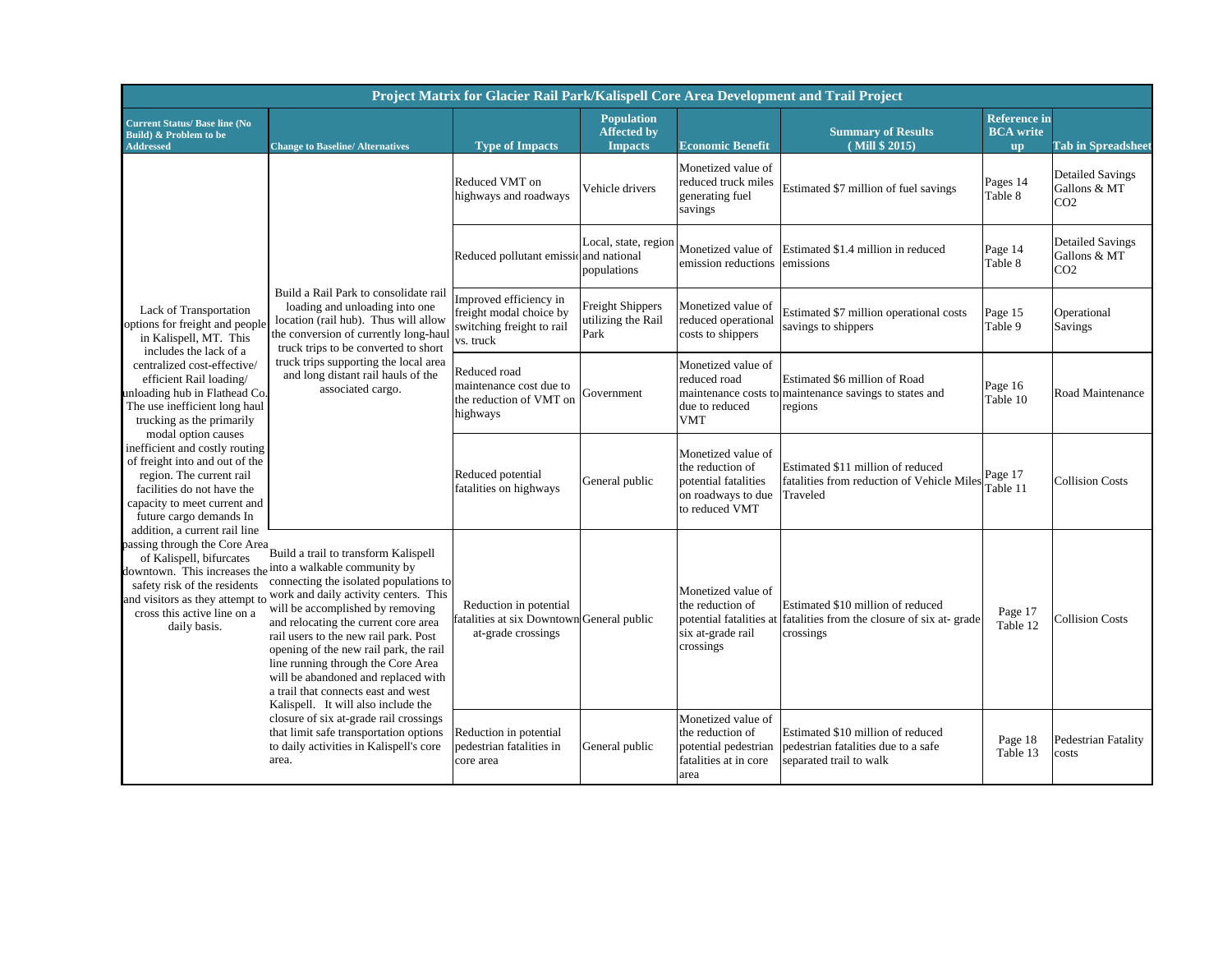|    | <b>Calendar</b><br>Year | <b>Total Direct</b><br><b>Beneficiaries</b><br>(Reduction in<br><b>Truck VMT</b> ) | <b>Total Benefits</b><br>$(2015\$ | <b>Total Initial</b><br><b>Costs &amp; Residual</b> | <b>Maintenance Costs</b><br>$(2015\$ | <b>Undiscounted Net</b><br><b>Benfits (2015\$)</b> | <b>Discounted Net</b><br>Benefits (7%) |
|----|-------------------------|------------------------------------------------------------------------------------|-----------------------------------|-----------------------------------------------------|--------------------------------------|----------------------------------------------------|----------------------------------------|
|    | 2015                    |                                                                                    | \$0                               | (\$2,042,081)                                       | \$0                                  | (\$2,042,081)                                      | (\$2,042,081)                          |
|    | 2016                    |                                                                                    | \$0                               | (\$15,469,464)                                      | \$0                                  | (\$15,469,464)                                     | (\$14,457,443)                         |
|    | 2017                    | 1,560,000                                                                          | \$1,970,715                       | (S2, 407, 355)                                      | \$0                                  | ( \$436,640)                                       | $(\$349,561)$                          |
|    | 2018                    | 1.560,000                                                                          | \$1,970,715                       | $(\$3,407,355)$                                     | \$0                                  | (\$1,436,640)                                      | (\$1,141,164)                          |
|    | 2019                    | 1,606,800                                                                          | \$3,431,801                       |                                                     | $(\$54,400)$                         | \$3,377,401                                        | \$2,609,509                            |
| 2  | 2020                    | 1,655,004                                                                          | \$3,461,882                       |                                                     | $(\$54,400)$                         | \$3,407,482                                        | \$2,463,736                            |
| 3  | 2021                    | 1,704,654                                                                          | \$3,492,865                       |                                                     | $(\$54,400)$                         | \$3,438,465                                        | \$2,326,114                            |
| 4  | 2022                    | 1,755,794                                                                          | \$3,524,778                       |                                                     | $(\$54,400)$                         | \$3,470,378                                        | \$2,196,097                            |
| 5  | 2023                    | 1,808,468                                                                          | \$3,557,648                       |                                                     | $(\$54,400)$                         | \$3,503,248                                        | \$2,075,185                            |
| 6  | 2024                    | 1,862,722                                                                          | \$3,591,504                       |                                                     | $(\$54,400)$                         | \$3,537,104                                        | \$1,960,885                            |
| 7  | 2025                    | 1,918,603                                                                          | \$3,626,376                       |                                                     | $(\$54,400)$                         | \$3,571,976                                        | \$1,853,417                            |
| 8  | 2026                    | 1,976,161                                                                          | \$3,662,293                       |                                                     | $(\$54,400)$                         | \$3,607,893                                        | \$1,752,362                            |
| 9  | 2027                    | 2,035,446                                                                          | \$3,699,289                       |                                                     | $(\$54,400)$                         | \$3,644,889                                        | \$1,657,323                            |
| 10 | 2028                    | 2,096,510                                                                          | \$3,737,394                       |                                                     | $(\$54,400)$                         | \$3,682,994                                        | \$1,568,604                            |
| 11 | 2029                    | 2,159,405                                                                          | \$3,776,643                       |                                                     | $(\$54,400)$                         | \$3,722,243                                        | \$1,484,514                            |
| 12 | 2030                    | 2,224,187                                                                          | \$3,817,069                       |                                                     | $(\$54,400)$                         | \$3,762,669                                        | \$1,405,400                            |
| 13 | 2031                    | 2,290,913                                                                          | \$3,858,707                       |                                                     | $(\$54,400)$                         | \$3,804,307                                        | \$1,330,957                            |
| 14 | 2032                    | 2.359.640                                                                          | \$3,901,595                       |                                                     | $(\$54,400)$                         | \$3,847,195                                        | \$1,260,230                            |
| 15 | 2033                    | 2,430,429                                                                          | \$3,945,770                       |                                                     | $(\$54,400)$                         | \$3,891,370                                        | \$1,194,966                            |
| 16 | 2034                    | 2,503,342                                                                          | \$3,991,270                       |                                                     | $(\$54,400)$                         | \$3,936,870                                        | \$1,132,899                            |
| 17 | 2035                    | 2,578,442                                                                          | \$4,038,134                       |                                                     | $(\$54,400)$                         | \$3,983,734                                        | \$1,075,137                            |
| 18 | 2036                    | 2,655,796                                                                          | \$4,086,405                       |                                                     | $(\$54,400)$                         | \$4,032,005                                        | \$1,020,118                            |
| 19 | 2037                    | 2,735,469                                                                          | \$4,136,124                       |                                                     | $(\$54,400)$                         | \$4,081,724                                        | \$968,978                              |
| 20 | 2038                    | 2,817,534                                                                          | \$4,187,334                       |                                                     | $(\$54,400)$                         | \$4,132,934                                        | \$920,180                              |
| 21 | 2039                    | 2,902,060                                                                          | \$4,240,081                       | \$17,406,535                                        | $(\$54,400)$                         | \$21,592,216                                       | \$4,305,855                            |
|    | Total                   | 49,197,377                                                                         | \$83,706,390                      | (\$5,919,720)                                       | (\$1,088,000)                        | \$55,052,054                                       | \$18,572,215                           |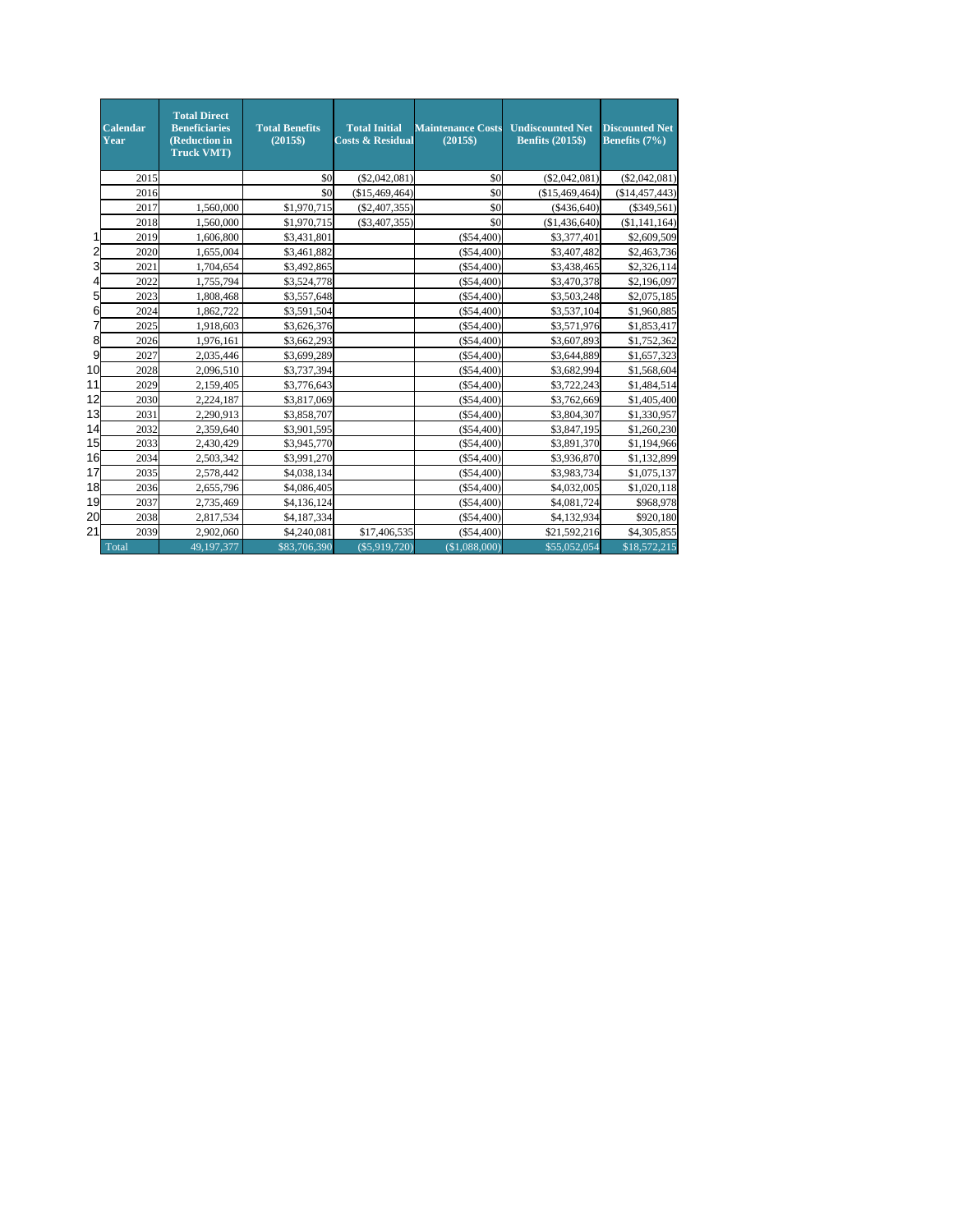|                                                    |                                                                                                       | <b>Benefit to Cost Ratio Analysis</b>                              |                                                                                                |               |                                                      |               |                            |                      |               |                |     |     |
|----------------------------------------------------|-------------------------------------------------------------------------------------------------------|--------------------------------------------------------------------|------------------------------------------------------------------------------------------------|---------------|------------------------------------------------------|---------------|----------------------------|----------------------|---------------|----------------|-----|-----|
| <b>Selection Criteria</b>                          | Description                                                                                           | Inputs                                                             | Value                                                                                          |               | <b>Monetized Value</b><br><b>Discount Rate</b><br>7% |               | <b>Discount Rate</b><br>3% |                      |               |                |     |     |
| Quality of Life                                    | Converting current rail<br>line going through<br>Downtown to trail                                    | Property Values/<br>Noise Mitigation                               | not calculated                                                                                 |               |                                                      |               |                            |                      |               |                |     |     |
| <b>Quality of Life</b>                             | Fuel savings due to<br>reduced miles traveled by<br>cargo using Rail Park vs.<br>Truck                | Gallons of fuel<br>saved                                           | 2.6 million gallons of fuel<br>saved by reducing miles<br>traveled with modal shift to<br>Rail | $\mathbb{S}$  | 2,977,469                                            | $\mathcal{S}$ | 4,730,461                  |                      |               |                | 8%  | 13% |
| <b>Economic Competiveness</b>                      | Operational cost savings                                                                              | Savings of rail<br>transport vs. truck<br>transport                | 249 million ton miles<br>@\$0.071 savings per mile<br>(truck/barge vs. rail)                   | $\mathbb{S}$  | 7,453,055                                            | $\mathcal{S}$ | 11,841,059                 |                      |               |                | 20% | 32% |
| State of Good Repair                               | Reduction of maintenance<br>on US Roads & Hwys,<br>Consistent with State and<br><b>Regional Plans</b> | Maintenance,<br>preservation and<br>upgrade savings of<br>Highways | 49 million VTM reduced off<br>the highways                                                     | $\mathbb{S}$  | 2,483,315                                            | \$            | 3,945,373                  |                      |               |                | 7%  | 11% |
| Environmental Sustainabilit Environmental Benefits | from Reduced Emissions                                                                                | CO <sub>2</sub> cost savings                                       | 22,408 metric tons of $CO2$<br>saved                                                           | $\sqrt{2}$    | $920,932$ \$                                         |               | 920,932                    |                      |               |                | 2%  | 2%  |
| Safety                                             | Closing of 6 rail crossings<br>in Downtown Kalispell                                                  | Fatality cost<br>savings of 1.1<br>fatalities                      | \$10.7 million saved                                                                           | \$            | 5,365,761                                            | $\mathcal{S}$ | 8,131,428                  |                      |               | check digits   | 63% | 63% |
| Safety                                             | Reduced fatalities from<br>reduction of VMT                                                           | Fatality cost<br>savings of 1.1<br>fatalities                      | \$10.2 million saved                                                                           | $\mathbb{S}$  | 5,139,806                                            | $\mathcal{S}$ | 7,789,008                  | \$37,005,362         | \$            | 57,557,725     |     |     |
| Safety                                             | Reduction of of pedestrian<br>fatalities in Core Area<br>upon completion of Trail                     | <b>Fatality</b> cost<br>savings of 3.4<br>fatalities               | \$31.5 million saved                                                                           | \$            | $12,665,024$ \$                                      |               | 20,199,463                 |                      |               |                |     |     |
| <b>Total Cost</b>                                  |                                                                                                       |                                                                    |                                                                                                |               | \$18,433,147                                         |               | \$14,652,909               |                      |               |                |     |     |
| <b>Total Benefits</b>                              |                                                                                                       |                                                                    |                                                                                                |               | $$37,005,362$ \\$                                    |               | 57, 557, 725               |                      |               |                |     |     |
| <b>Net Present Value</b>                           |                                                                                                       |                                                                    |                                                                                                | $\mathbf{\$}$ | $18,572,215$ \$                                      |               | 42,904,816                 | \$<br>$\blacksquare$ | $\mathfrak s$ | $\blacksquare$ |     |     |
| <b>Benefit to Cost Ratio</b>                       |                                                                                                       |                                                                    |                                                                                                |               | 2:1                                                  |               | 4:1                        |                      |               |                |     |     |
|                                                    |                                                                                                       |                                                                    |                                                                                                |               | 2.0                                                  |               | 3.9                        |                      |               |                |     |     |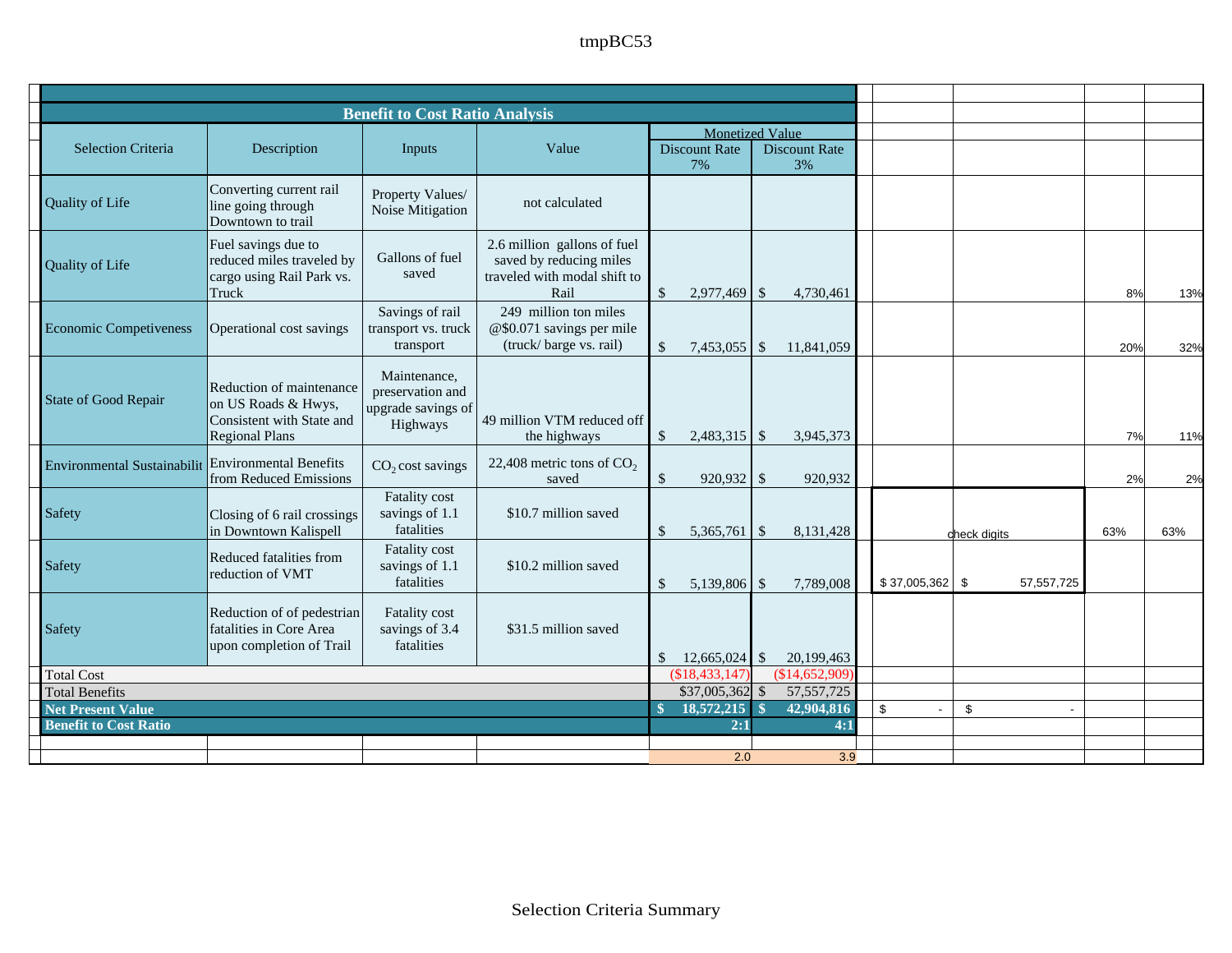|       | <b>Cost Benefit Summary</b><br>(D)<br>(O)<br>(P)<br>(Q)<br>(S)<br>(B)<br>$\mathbf{C}$<br>(E)<br>(F)<br>(G)<br>(H)<br>(M)<br>(T)<br>(U)<br>(J)<br>(K)<br>(L)<br>(1) |                                 |                             |                                                       |                                     |                                                                           |                                                 |          |                                                              |                                                   |                                            |                                            |                                                   |                                                    |                                                |                                 |                                                                       |                             |
|-------|--------------------------------------------------------------------------------------------------------------------------------------------------------------------|---------------------------------|-----------------------------|-------------------------------------------------------|-------------------------------------|---------------------------------------------------------------------------|-------------------------------------------------|----------|--------------------------------------------------------------|---------------------------------------------------|--------------------------------------------|--------------------------------------------|---------------------------------------------------|----------------------------------------------------|------------------------------------------------|---------------------------------|-----------------------------------------------------------------------|-----------------------------|
| (A)   |                                                                                                                                                                    |                                 |                             |                                                       |                                     |                                                                           |                                                 |          |                                                              |                                                   |                                            |                                            |                                                   |                                                    |                                                |                                 |                                                                       |                             |
| Year  | Calendar<br><b>IYear</b>                                                                                                                                           | non-CO <sub>2</sub><br>Benefits | Non-CO <sub>2</sub> Costs   | Net non-CO <sub>2</sub><br><b>Benefits</b><br>$(C+D)$ | <b>CO2 Benefits</b><br>$(E/1.07^A)$ | 7% NPV net non 3% NPV net non<br>CO <sub>2</sub> Benefits<br>$(E/1.03^A)$ | CO <sub>2</sub> Reduced 3% SCC<br>(Metric Tons) | $(2013\$ | Undiscounted<br>CO2 Costs @3% Avg SCC<br>Avg SCC<br>$(H^*I)$ | NPV CO <sub>2</sub><br>Costs @ 3%<br>$(J/1.03^A)$ | 7% NPV Total<br><b>Benefits</b><br>$(F+K)$ | 3% NPV Total<br><b>Benefits</b><br>$(G+K)$ | 7% NPV non CO2<br><b>Benefits</b><br>$(C/1.07^A)$ | 7% NPV non<br>CO <sub>2</sub> Cost<br>$(D/1.07^A)$ | NPV7% Benefit +<br><b>NPV Co2 @3%</b><br>$O+K$ | <b>Benefits</b><br>$(C/1.03^A)$ | 3% NPV non CO2 3% NPV non CO2 NPV3% Benefit +<br>Cost<br>$(D/1.03^A)$ | <b>NPV Co2 @3%</b><br>$S+K$ |
|       | 2015                                                                                                                                                               | \$0                             | (2.042.081)                 | (S2.042.08)                                           | (\$2,042.08                         | (\$2.042.08                                                               |                                                 | 44.00    |                                                              | <b>\$C</b>                                        | (\$2.042.08)                               | (S2.042.08)                                |                                                   | (\$2.042.081                                       |                                                |                                 | \$2.042.08                                                            | \$0                         |
|       | 2016                                                                                                                                                               | sol.                            | (15.469.464<br>$\mathbf{S}$ | (S15.469.46)                                          | (\$14,457,44)                       | (S14.036.35)                                                              |                                                 | 45.00    | \$0                                                          | .\$በ                                              | (\$14,457,443)                             | (\$14.036.35)                              |                                                   | \$14.457.443                                       |                                                | \$0                             | (\$15,018,897                                                         | \$0                         |
|       | 2017                                                                                                                                                               | \$1,970,715                     | (2.407.35)                  | (S436.6)                                              | (S381.37)                           | (.83594)                                                                  | $734$ \$                                        | 46.00    | \$33,755                                                     | \$31,817                                          | $($ \$349.56 $)$                           | (S327.66)                                  | \$1,721,298                                       | (S2.102.67)                                        | \$1,753,11                                     | \$1,857,587                     | (S2.269.16)                                                           | \$1,889,405                 |
|       | 2018                                                                                                                                                               | \$1,970,715                     | (3.407.355)                 | (S1.436.640)                                          | (S1.172.72)                         | (S1.073.21)                                                               | 734 S                                           | 47.00    | \$34,489                                                     | \$31,562                                          | (S1.141.164)                               | (\$1,041,649                               | \$1,608,690                                       | (\$2,781,417                                       | \$1,640,252                                    | \$1,803,483                     | (S3.118.213)                                                          | \$1,835,045                 |
|       | 2019                                                                                                                                                               | \$3,431,801                     | (54.400)                    | \$3.377.40                                            | \$2,576,603                         | \$2,289,279                                                               | 756 S                                           | 49.00    | \$37,035                                                     | \$32,905                                          | \$2,609.509                                | \$2,322,184                                | \$2,618,10                                        | (S41.501)                                          | \$2,651,010                                    | \$3.049.111                     | (\$48,334)                                                            | \$3,082,016                 |
|       | 2020                                                                                                                                                               | \$3,461,882                     | (54.400)                    | \$3,407,482                                           | \$2,429,488                         | \$2.095.697                                                               | 778 S                                           | 51.00    | \$39,703                                                     | \$34.248                                          | \$2,463,736                                | \$2,129,946                                | \$2,468,274                                       | (\$38,786                                          | \$2,502.522                                    | \$2,986,250                     | (S46.92)                                                              | \$3,020,498                 |
|       | 2021                                                                                                                                                               | \$3,492,865                     | (54.400)                    | \$3.438.465                                           | \$2,291.194                         | \$1.918.839                                                               | $802$ $\sqrt{5}$                                | 52.00    | \$41.696                                                     | \$34.920                                          | \$2.326.11                                 | \$1,953,759                                | \$2,327,444                                       | $($ \$36.249                                       | \$2,362,363                                    | \$2.925.220                     | (\$45.55\$                                                            | \$2,960,139                 |
|       | 2022                                                                                                                                                               | \$3,524,778                     | (54, 400)                   | \$3,470,378                                           | \$2,161,177                         | \$1,757,235                                                               | $826$ \$                                        | 52.00    | \$42,947                                                     | \$34,920                                          | \$2,196,097                                | \$1,792,154                                | \$2,195,054                                       | (\$33,878)                                         | \$2,229,974                                    | \$2,865,967                     | (\$44,232                                                             | \$2,900,887                 |
|       | 2023                                                                                                                                                               | \$3,557,648                     | (54.400)                    | \$3,503,248                                           | \$2.038.922                         | \$1.609.544                                                               | $851$ $\sqrt{5}$                                | 54.00    | \$45,937                                                     | \$36,263                                          | \$2,075,185                                | \$1,645,807                                | \$2,070,583                                       | ( \$31.661                                         | \$2,106.846                                    | \$2,808,440                     | (S42.944)                                                             | \$2,844,703                 |
|       | 2024                                                                                                                                                               | \$3,591,504                     | (54.400)                    | \$3,537,104                                           | \$1,923,950                         | \$1,474,548                                                               | $876$ $\sqrt{5}$                                | 55.00    | \$48,191                                                     | \$36.935                                          | \$1,960,885                                | \$1,511,482                                | \$1,953,54                                        | (S29.590)                                          | \$1,990,475                                    | \$2,752,589                     | (S41.69)                                                              | \$2,789,523                 |
|       | 2025                                                                                                                                                               | \$3,626,376                     | (54, 400)                   | \$3,571,976                                           | \$1,815,811                         | \$1,351,134                                                               | $902$ $\frac{1}{3}$                             | 56.00    | \$50,539                                                     | \$37,606                                          | \$1,853,41                                 | \$1,388,740                                | \$1,843,46                                        | (\$27,654                                          | \$1,881,072                                    | \$2,698,364                     | (\$40,47\$                                                            | \$2,735,970                 |
|       | 2026                                                                                                                                                               | \$3,662,293                     | (54.400)                    | \$3,607.893                                           | \$1.714.084                         | \$1.238.291                                                               | $930$ $\frac{1}{3}$                             | 57.00    | \$52.985                                                     | \$38,278                                          | \$1,752,362                                | \$1,276,568                                | \$1,739,929                                       | (S25.845)                                          | \$1,778,207                                    | \$2,645,719                     | $($ \$39.30 $($                                                       | \$2,683,996                 |
|       | 2027                                                                                                                                                               | \$3,699,289                     | (54, 400)                   | \$3,644,889                                           | \$1,618,374                         | \$1,135,095                                                               | $957$ \$                                        | 58.00    | \$55,532                                                     | \$38,949                                          | \$1,657,323                                | \$1,174,044                                | \$1,642,529                                       | (\$24, 154                                         | \$1,681,478                                    | \$2,594,607                     | ( \$38.155                                                            | \$2,633,556                 |
|       | 2028                                                                                                                                                               | \$3,737,394                     | (54, 400)                   | \$3,682,994                                           | \$1,528,312                         | \$1,040,706                                                               | $986$ \$                                        | 60.00    | \$59,170                                                     | \$40,292                                          | \$1,568,604                                | \$1,080,998                                | \$1,550,88                                        | (\$22,574                                          | \$1,591,178                                    | \$2,544,984                     | (\$37,044                                                             | \$2,585,276                 |
|       | 2029                                                                                                                                                               | \$3,776,643                     | (54.400)                    | \$3.722.243                                           | \$1,443,550                         | \$954.357                                                                 | $1016$ $\sqrt{5}$                               | 61.00    | \$61.961                                                     | \$40.964                                          | \$1,484.514                                | \$995,320                                  | \$1,464.64                                        | (\$21.097                                          | \$1,505.611                                    | \$2,496,806                     | (\$35,965                                                             | \$2,537,769                 |
|       | 2030                                                                                                                                                               | \$3,817,069                     | (54, 400)                   | \$3,762,669                                           | \$1,363,764                         | \$875,348                                                                 | 1046                                            | 62.00    | \$64,866                                                     | \$41.635                                          | \$1,405,400                                | \$916,984                                  | \$1,383,48                                        | (\$19,71]                                          | \$1,425,117                                    | \$2,450,031                     | (\$34,91]                                                             | \$2,491,666                 |
|       | 2031                                                                                                                                                               | \$3,858,707                     | (54.400)                    | \$3,804.307                                           | \$1,288,651                         | \$803.044                                                                 | 1078 \$                                         | 63.00    | \$67,890                                                     | \$42,307                                          | \$1,330,957                                | \$845.351                                  | \$1,307,078                                       | (S18.427)                                          | \$1,349,385                                    | \$2,404.619                     | $($ \$33,90 $($                                                       | \$2,446.926                 |
|       | 2032                                                                                                                                                               | \$3,901,595                     | (54.400)                    | \$3.847.195                                           | \$1,217,923                         | \$736.864                                                                 | $1110$ $\sqrt{5}$                               | 63.00    | \$69,927                                                     | \$42.307                                          | \$1,260,230                                | \$779,171                                  | \$1,235,145                                       | (\$17,222                                          | \$1,277,452                                    | \$2,360,529                     | (S32.913)                                                             | \$2,402,836                 |
|       | 2033                                                                                                                                                               | \$3,945,770                     | (54.400)                    | \$3,891,370                                           | \$1,151,316                         | \$676.277                                                                 | $1143$ $\frac{1}{3}$                            | 65.00    | \$74,311                                                     | \$43,650                                          | \$1,194,966                                | \$719,927                                  | \$1,167,41                                        | (\$16.09                                           | \$1,211,06                                     | \$2,317,724                     | (\$31,954)                                                            | \$2,361,374                 |
|       | 2034                                                                                                                                                               | \$3,991,270                     | (54.400)                    | \$3.936.870                                           | \$1.088.577                         | \$620,800                                                                 | $1178$ $\sqrt{5}$                               | 66.00    | \$77,718                                                     | \$44.32                                           | \$1,132,899                                | \$665.122                                  | \$1.103.61                                        | (S15.042)                                          | \$1,147.94                                     | \$2,276.165                     | (S31.024)                                                             | \$2,320,487                 |
| 20    | 2035                                                                                                                                                               | \$4,038,134                     | (54, 400)                   | \$3,983,734                                           | \$1,029,473                         | \$569.994                                                                 | $1213$ $\sqrt{5}$                               | 68.00    | \$82,475                                                     | \$45,665                                          | \$1,075,137                                | \$615,659                                  | \$1,043,53                                        | (\$14,058                                          | \$1,089,195                                    | \$2,235,817                     | (\$30, 120                                                            | \$2,281,482                 |
| 21    | 2036                                                                                                                                                               | \$4,086,405                     | (54.400)                    | \$4,032,005                                           | \$973,782                           | \$523.456                                                                 | $1249$ \$                                       | 69.00    | \$86,199                                                     | \$46,336                                          | \$1,020,118                                | \$569,792                                  | \$986,920                                         | (\$13, 13                                          | \$1,033,256                                    | \$2,196,644                     | (\$29, 24)                                                            | \$2,242,980                 |
| 22    | 2037                                                                                                                                                               | \$4,136,124                     | (54.400)                    | \$4,081,724                                           | \$921.299                           | \$480,819                                                                 | 1287                                            | 71.00    | \$91.358                                                     | \$47.679                                          | \$968,978                                  | \$528,498                                  | \$933.578                                         | (\$12.279                                          | \$981,257                                      | \$2,158,612                     | (\$28.391                                                             | \$2,206,291                 |
| -23   | 2038                                                                                                                                                               | \$4,187,334                     | (54, 400)                   | \$4,132,934                                           | \$871,830                           | \$441,749                                                                 | $1325$ \$                                       | 72.00    | \$95,424                                                     | \$48,35'                                          | \$920,180                                  | \$490,099                                  | \$883,305                                         | \$11,476                                           | \$931,656                                      | \$2,121,688                     | (\$27.564)                                                            | \$2,170,038                 |
| 24    | 2039                                                                                                                                                               | \$4,240,081                     | 17,352,135                  | \$21,592,216                                          | \$4,256,832                         | \$2,094,079                                                               | $1365$ \$                                       | 73.00    | \$99,652                                                     | \$49,022                                          | \$4,305,855                                | \$2,143,102                                | \$835.918                                         | \$3,420,915                                        | \$884,940                                      | \$2,085,839                     | \$8,536,101                                                           | \$2,134,861                 |
| Total |                                                                                                                                                                    | \$83,706,390                    | (7.062.120                  | \$76,644,270                                          | \$17,651,283                        | \$7,176,024                                                               | 23,142                                          |          | \$1,413,762                                                  | \$920,932                                         | \$18,572,215                               | \$8,096,956                                | \$36,084,430                                      | (\$18,433,147)                                     | \$37,005,362                                   | \$56,636,793                    | (\$14,652,909                                                         | \$57,557,725                |
|       |                                                                                                                                                                    |                                 |                             |                                                       |                                     |                                                                           |                                                 |          |                                                              |                                                   |                                            |                                            | <b>B/C Ratio</b>                                  | 7%                                                 | 2.01                                           |                                 | 3%                                                                    | 3.93                        |
|       |                                                                                                                                                                    |                                 |                             |                                                       |                                     |                                                                           |                                                 |          |                                                              |                                                   |                                            |                                            | <b>NPV</b>                                        | 7%                                                 | \$18,572,215                                   |                                 | 3%                                                                    | \$42,904,816                |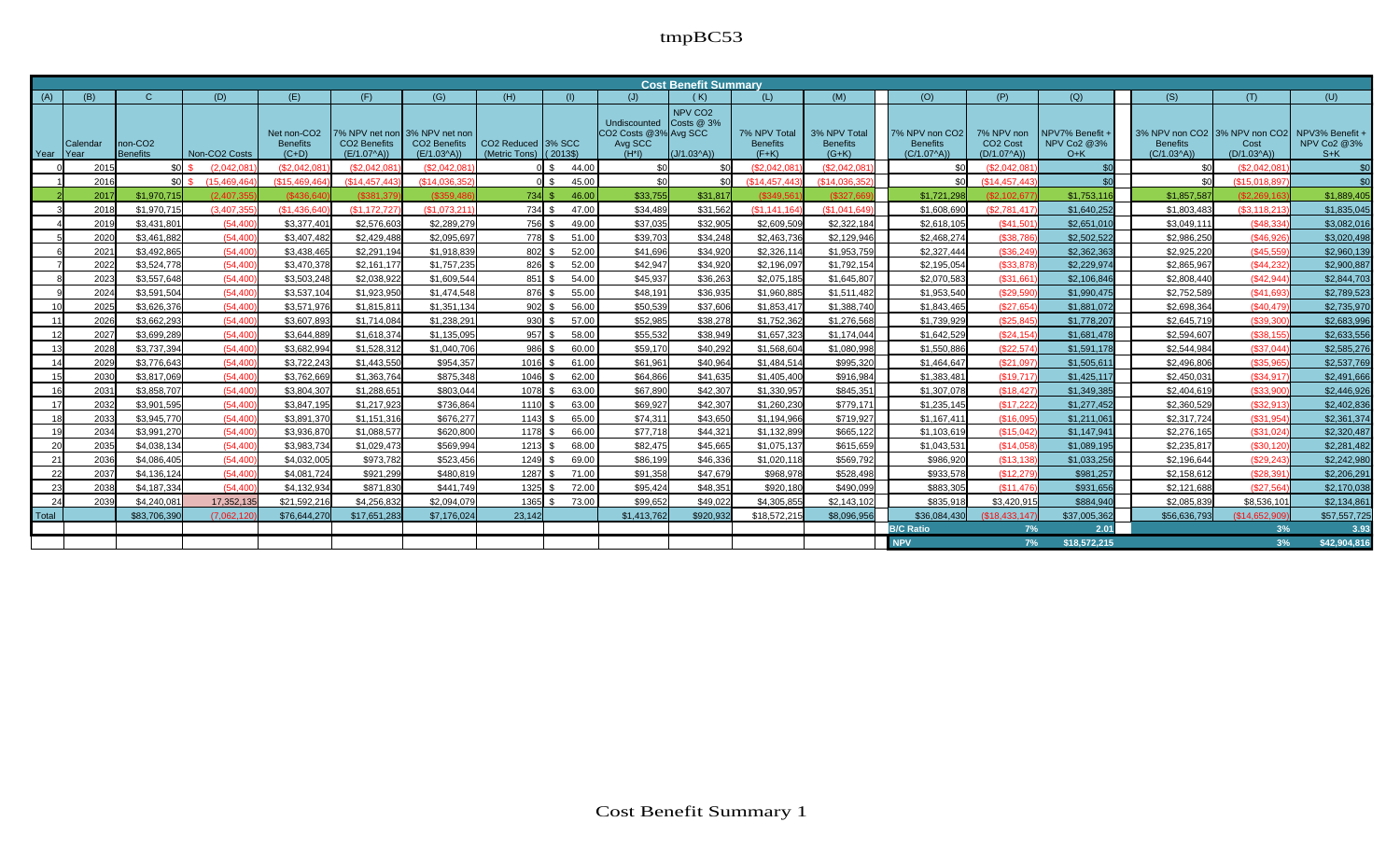

|           | Construction |                        |                                                                         |               |           |      |                                                                                                 |                                                                                                |           |           |  |                |               |
|-----------|--------------|------------------------|-------------------------------------------------------------------------|---------------|-----------|------|-------------------------------------------------------------------------------------------------|------------------------------------------------------------------------------------------------|-----------|-----------|--|----------------|---------------|
|           | and Maint.)  |                        |                                                                         |               |           |      |                                                                                                 |                                                                                                |           |           |  |                |               |
| 2012/2013 |              |                        |                                                                         |               |           |      |                                                                                                 | Estimated Cash Outflow for Glacier Rail Park/Kalispell Core Area Development and Trail Project |           |           |  |                |               |
| 2014      |              | $09.550$ S (1.301.081) |                                                                         | 2012          | 2013      | 2014 | 2015                                                                                            | 2016                                                                                           | 2017      | 2018      |  | 2019 2020 2021 | Total         |
| 2015      |              |                        |                                                                         |               |           |      |                                                                                                 |                                                                                                |           |           |  |                |               |
| 2016      |              |                        | Phase 1a- Planning                                                      | 175,000 S     | 60,000 S  |      | 60,000 \$ 36,000                                                                                |                                                                                                |           |           |  |                | 331,000       |
| 2017      | $-52.407.3$  |                        |                                                                         |               |           |      |                                                                                                 |                                                                                                |           |           |  |                |               |
| 2018      |              |                        | -\$3,407,355 -\$23,326,255 Phase 1b- Property Purchase/ PE/ S 926,731 S |               | 29,800 S  |      | 49,550 \$ 36,000                                                                                |                                                                                                |           |           |  |                | \$1.042.081   |
| 2019      | \$54.40      |                        |                                                                         |               |           |      |                                                                                                 |                                                                                                |           |           |  |                |               |
| 2020      | \$54.40      |                        | Phase 1c- Final Design and Eng.                                         |               |           |      | 705,000                                                                                         |                                                                                                |           |           |  |                | 705,000       |
| 2021      | \$54.40      |                        |                                                                         |               |           |      |                                                                                                 |                                                                                                |           |           |  |                |               |
| 2022      | \$54.40      |                        | 2 (TIGER FY2015 request)                                                |               |           |      |                                                                                                 | 15,469,464                                                                                     | 2.352.955 | 3.352.955 |  |                | \$ 21,175,374 |
| 2023      | \$54.4       |                        |                                                                         |               |           |      |                                                                                                 |                                                                                                |           |           |  |                |               |
| 2024      | \$54.40      |                        | <b>Cash Outflow of Project</b>                                          | $1.101.731$ S | 89,800 \$ |      | 109.550 \$ 741.000 \$                                                                           | 15,469,464 \$                                                                                  | 2.352.955 | 3.352.955 |  |                | 23.253.45     |
|           | \$54.4       |                        |                                                                         |               |           |      |                                                                                                 |                                                                                                |           |           |  |                |               |
| __        |              |                        |                                                                         |               |           |      | the contract of the contract of the contract of the contract of the contract of the contract of |                                                                                                |           |           |  |                |               |

| ise I | ś |
|-------|---|
|       |   |

 $$54,400$ 

| ------   |  |                |                 |                   |                    |
|----------|--|----------------|-----------------|-------------------|--------------------|
| \$54,400 |  | stion of costs | # months        | Timeline          | Montly expediture. |
| \$54,400 |  | Rail           | 15,469,464 9 mo | Mar 16 to Dec 16  |                    |
| \$54,400 |  | Trail          | 4,705,910 12 mo | July 17 to Jun 18 | 392.159            |
| \$54,400 |  | Contingency    | 1,000,000       | 2018              |                    |
| \$54,400 |  |                | 21.175.374      |                   |                    |

| Prior Year expenditure detail |              |           |             |                  |                             |                    |                                                 |
|-------------------------------|--------------|-----------|-------------|------------------|-----------------------------|--------------------|-------------------------------------------------|
|                               | 2012         | 2013      | 2014        | 2015             |                             | <b>Grant Funds</b> |                                                 |
| Planning                      | 175,000.00   | 60.000.00 | 60.000.00   | 36.000.00 Wildan |                             | 175,000.00 EPA     |                                                 |
| Property Purchase/PE          | 856.151.00   | 29.800.00 | 49.550.00 > |                  | FDA and KLI                 |                    | 60,000.00 State of Montana BSTF (1:1 Match)     |
| Environmental                 | 70.580.00    |           |             |                  | <b>IEPA Brownfield ESAs</b> | 856.151.00 EDA     |                                                 |
| Engineering                   |              |           |             | 705.000.00 KLJ   |                             | 70.580.00 FPA      |                                                 |
|                               |              |           |             |                  |                             |                    | 1.161.731.00 Total Grant Funds State and Federa |
| <b>Totals</b>                 | 1.101.731.00 | 89,800.00 | 109.550.00  | 741.000.00       | 2.044.093.00                |                    |                                                 |



#### **Road Maintenance Costs Saved by using Rail**

Avoided Maintenance Costs - By diverting trucks off the roadways and onto the railroads, the public can<br>benefit form reductions in highway maintenance costs. The value of every truck mile diverted to rail saves<br>\$0.12/ mile

\$0.12cost/ per mile diverted off roads **calculation** - Total truck mileage per year x \$0.12

*Referecne: WSDOT Cost Benefit*

Reduced operating costs to cargo owner to use Rail vs. Truck<br>Rail vs truck transportation rate per ton mile ( \$0.071\* ton miles)<br>Calculation - Truck Rais (\$0.10) - Rail Rais (\$0.029) x Average Tors per Truck (20) x Distanc

#### *Reference: WSDOT Cost Benefit Study*

| Truck                       | 6 mpg                    | fuel usage                                                                  |
|-----------------------------|--------------------------|-----------------------------------------------------------------------------|
|                             |                          |                                                                             |
| Tons miles moved per gallon |                          |                                                                             |
| Rail                        | 640 ton miles per gallon | http://www.iwla.org/index.php?ht=a/GetDocumentAction/i/7799                 |
| Truck                       | 160 ton miles per gallon | assumes truck is 4 times less efficient than rail                           |
| Barge                       | 576 ton miles per gallon |                                                                             |
| Fuel cost                   | \$2.73 per gallon        | source: Desiel price: average Rocky Moutains week of 4/27/2015 (all grades) |
|                             |                          | http://www.eia.gov/dnav/pet/pet_pri_gnd_dcus_r40_w.htm                      |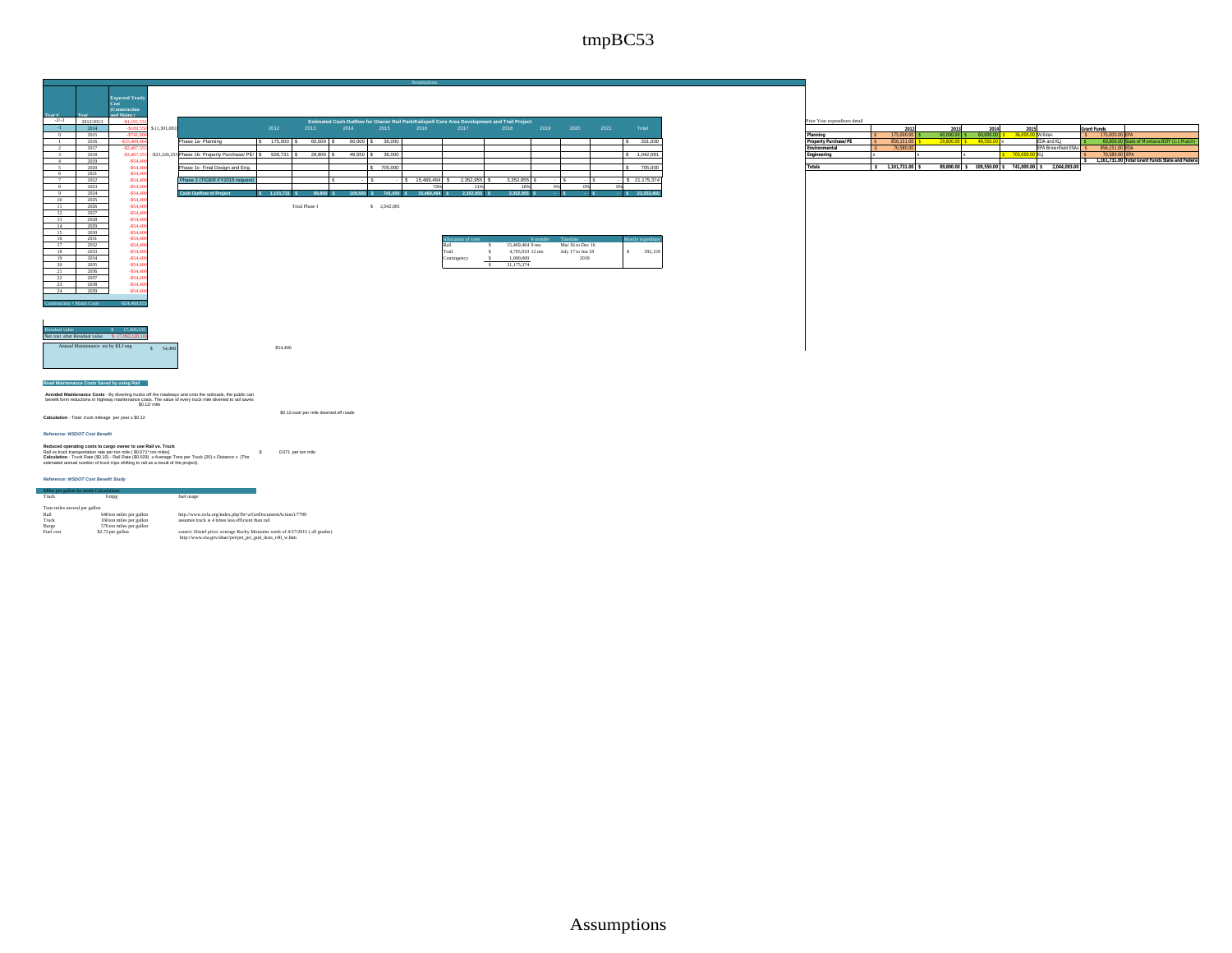| <b>Detailed Benefits before SCC</b> |                    |                                                                                         |                              |               |                              |                                     |                                        |                                                     |                       |                              |                               |                                 |                        |                                       |              |                   |                  |                      |                            |                                    |             |
|-------------------------------------|--------------------|-----------------------------------------------------------------------------------------|------------------------------|---------------|------------------------------|-------------------------------------|----------------------------------------|-----------------------------------------------------|-----------------------|------------------------------|-------------------------------|---------------------------------|------------------------|---------------------------------------|--------------|-------------------|------------------|----------------------|----------------------------|------------------------------------|-------------|
|                                     |                    |                                                                                         |                              |               |                              |                                     | Reductions due to modal change to rail |                                                     |                       |                              |                               |                                 | <b>PV @7%</b>          |                                       |              |                   |                  |                      | <b>PV @3%</b>              |                                    |             |
|                                     |                    |                                                                                         |                              |               |                              |                                     |                                        |                                                     |                       |                              |                               |                                 |                        |                                       |              |                   |                  |                      |                            |                                    |             |
|                                     |                    |                                                                                         |                              |               |                              |                                     |                                        |                                                     |                       |                              |                               |                                 | <b>Reduction of</b>    |                                       |              |                   |                  | Reduced              | Reduction of<br>Pedestrian |                                    |             |
|                                     |                    | Highway                                                                                 | Reduced severity severity of | Reduced       | Reduction of<br>Pedestrian   |                                     |                                        |                                                     |                       | Highway                      | Reduced severity Reduced      |                                 | Pedestrian             |                                       |              | Highway           | Reduced severity | severity of          | fatalities due             |                                    |             |
|                                     |                    | maintenance cost                                                                        | of accidents due             | accidents due | fatalities due to Savings in |                                     |                                        |                                                     |                       | maintenance                  | of accidents due Iseverity of |                                 | fatalities due to      |                                       |              | maintence cost    | of accidents due | accidents due to the |                            | Savings in operationa              |             |
|                                     | Calenda            | savings using rail                                                                      | to crossing                  | to VMT        |                              | the completion loperational cost of |                                        |                                                     | <b>Total Benefits</b> | cost savings                 | to crossing                   | accidents due to the completion |                        | <b>Savings in operational</b>         |              | savings using rai | to crossing      | to VMT               |                            | completion of cost of switching to |             |
|                                     | l Year IYear       | vs truck                                                                                | closures                     | reduction     | of the Trail                 | switching to rail                   | Fuel saved                             | <b>IGHG</b> reduced*                                | before SCC            | using rail vs truck closures |                               | <b>VMT</b> reduction            | of the Trail           | cost of switching to raill Fuel saved |              | vs truck          | <b>closures</b>  | <b>reduction</b>     | the Trail                  | rail                               | Fuel saved  |
|                                     |                    |                                                                                         |                              |               |                              |                                     |                                        |                                                     |                       | $(C/1.07^A)$                 |                               | $(D/1.07^A)$                    |                        | (E/1.07^A))                           | $(F/1.07^A)$ | $(C/1.03^A)$      |                  | $(D/1.03^A)$         |                            | $(E/1.03^A)$                       | (F/1.03^A)) |
|                                     | 2015               | \$0                                                                                     |                              |               |                              | \$0                                 | \$0                                    |                                                     | \$0                   | \$0                          | \$0                           | ፍሰ                              | \$0                    |                                       | \$0          | \$በ               | പേ               |                      | \$0                        | - \$0                              | \$0         |
|                                     | 2016               | \$0                                                                                     |                              | \$0           |                              | \$0                                 | \$0                                    |                                                     | \$0                   | <b>\$0</b>                   | \$0                           | \$0                             | $\overline{50}$        | ፍር                                    | $\sqrt{2}$   | \$0               | പേ               | ፍር                   | 50                         | $\overline{30}$                    | ፍር          |
|                                     | 2017               | \$187,200                                                                               | \$509.339                    | \$487.890     |                              | \$561.834                           |                                        | this will be added or<br>\$224.451 the summary page | \$1,970.715           | \$163,508                    | \$444.876                     | \$426,142                       | SO                     | \$490.72                              | \$196.044    | \$176,454         | \$480.101        | \$459,883            | $\overline{30}$            | \$529,583                          | \$211,56    |
|                                     | 2018               | \$187,200                                                                               | \$509,339                    | \$487,890     |                              | \$561,834                           | \$224.451                              |                                                     | \$1,970,715           | \$152,81                     | \$415,772                     | \$398,264                       | ഭവ                     | \$458.62                              | \$183,21     | \$171.31          | \$466.117        | \$446,489            | \$0.                       | \$514,158                          | \$205,40    |
|                                     | 2019               | \$192,816                                                                               | \$509,339                    | \$487,890     | \$1,431,882                  | \$578,689                           | \$231,184                              |                                                     | \$3,431,801           | \$147.098                    | \$388,572                     | \$372.20                        | \$1,092,376            | \$441.47                              | \$176.36     | \$171.315         | \$452.541        | \$433.484            | \$1,272,209                | \$514,158                          | \$205,40    |
|                                     | 2020               | \$198,600                                                                               | \$509,339                    | \$487,890     | \$1,431,882                  | \$596.050                           | \$238,120                              |                                                     | \$3.461.882           | \$141,599                    | \$363.152                     | \$347.85                        | \$1,020,912            | \$424.97                              | \$169.77     | \$171.315         | \$439.36         | \$420,859            | \$1,235,154                | \$514.158                          | \$205,40    |
|                                     | 2021               | \$204,558                                                                               | \$509,339                    | \$487,890     | \$1,431,882                  | \$613,932                           | \$245.263                              |                                                     | \$3,492,865           | \$136,306                    | \$339.394                     | \$325.10                        | \$954.124              | \$409.08                              | \$163.429    | \$171.315         | \$426.56         | \$408.601            | \$1,199,179                | \$514,158                          | \$205.40    |
|                                     | 2022               | \$210,695                                                                               | \$509,339                    | \$487,890     | \$1,431,882                  | \$632,350                           | \$252.621                              |                                                     | \$3,524,778           | \$131,210                    | \$317,191                     | \$303.834                       | \$891,704              | \$393.79                              | \$157,32     | \$171.31          | \$414.13         | \$396,70             | \$1,164,251                | \$514,158                          | \$205,40    |
|                                     | 2023               | \$217.016                                                                               | \$509,339                    | \$487,890     | \$1,431,882                  | \$651,320                           | \$260,200                              |                                                     | \$3,557,648           | \$126,305                    | \$296.440                     | \$283.95                        | \$833.368              | \$379.07                              | \$151.43     | \$171.31          | \$402.07         | \$385,145            | \$1,130,341                | \$514.158                          | \$205,40    |
|                                     | 2024               | \$223.52                                                                                | \$509.339                    | \$487,890     | \$1,431,882                  | \$670,860                           | \$268,006                              |                                                     | \$3.591.504           | \$121,584                    | \$277.047                     | \$265,380                       | \$778,849              | \$364.90                              | \$145.778    | \$171.315         | \$390,366        | \$373.92             | \$1,097,418                | \$514.158                          | \$205,40    |
|                                     | 2025               | \$230,232                                                                               | \$509,339                    | \$487,890     | \$1,431,882                  | \$690.985                           | \$276,046                              |                                                     | \$3,626,37            | \$117,038                    | \$258,922                     | \$248.01                        | \$727,896              | \$351.26                              | \$140.32     | \$171.31          | \$378.99         | \$363.03             | \$1.065.455                | \$514,158                          | \$205.40    |
| 11                                  | 2026               | \$237.139                                                                               | \$509,339                    | \$487,890     | \$1,431,882                  | \$711.715                           | \$284.328                              |                                                     | \$3,662.29            | \$112,663                    | \$241,983                     | \$231.79                        | \$680,277              | \$338.13                              | \$135,082    | \$171.31          | \$367.95         | \$352,46             | \$1,034,422                | \$514.158                          | \$205,40    |
|                                     | 2027               | \$244.254                                                                               | \$509,339                    | \$487,890     | \$1,431,882                  | \$733,066                           | \$292,857                              |                                                     | \$3,699.28            | \$108,451                    | \$226,153                     | \$216,62                        | \$635,773              | \$325,490                             | \$130,032    | \$171.31          | \$357,240        | \$342,19             | \$1,004,293                | \$514,158                          | \$205,40    |
|                                     | 2028               | \$251.581                                                                               | \$509,339                    | \$487,890     | \$1,431,882                  | \$755,058                           | \$301.643                              |                                                     | \$3,737,394           | \$104,397                    | \$211,358                     | \$202.457                       | \$594,180              | \$313.32                              | \$125,171    | \$171.315         | \$346.83         | \$332,23             | \$975,042                  | \$514,158                          | \$205,40    |
|                                     | 2029               | \$259,129                                                                               | \$509,339                    | \$487,890     | \$1,431,882                  | \$777,710                           | \$310,692                              |                                                     | \$3,776,643           | \$100,495                    | \$197,530                     | \$189,212                       | \$555,309              | \$301.60                              | \$120.492    | \$171.315         | \$336,73         | \$322,55             | \$946,643                  | \$514,158                          | \$205,40    |
| 15 <sup>1</sup>                     | 2030               | \$266.902                                                                               | \$509.339                    | \$487,890     | \$1,431,882                  | \$801.041                           | \$320,013                              |                                                     | \$3,817,069           | \$96,738                     | \$184,608                     | \$176.834                       | \$518,980              | \$290.334                             | \$115,988    | \$171.315         | \$326.92         | \$313,158            | \$919,071                  | \$514.158                          | \$205,40    |
|                                     | 2031               | \$274,910                                                                               | \$509,339                    | \$487,890     | \$1,431,882                  | \$825,073                           | \$329.614                              |                                                     | \$3,858,70            | \$93.121                     | \$172,531                     | \$165,265                       | \$485,028              | \$279.48                              | \$111.652    | \$171,315         | \$317.40         | \$304.03             | \$892,302                  | \$514,158                          | \$205.40    |
|                                     | 2032               | \$283,157                                                                               | \$509,339                    | \$487,890     | \$1,431,882                  | \$849,825                           | \$339,502                              |                                                     | \$3,901.59            | \$89,640                     | \$161,244                     | \$154,454                       | \$453,297              | \$269.03                              | \$107,478    | \$171.315         | \$308,15         | \$295,18             | \$866,312                  | \$514,158                          | \$205,40    |
|                                     | 2033               | \$291,65                                                                                | \$509,339                    | \$487,890     | \$1,431,882                  | \$875,320                           | \$349,687                              |                                                     | \$3,945,77            | \$86,289                     | \$150,695                     | \$144,349                       | \$423,642              | \$258,97                              | \$103,460    | \$171,31          | \$299,18         | \$286,58             | \$841,080                  | \$514,158                          | \$205,40    |
|                                     | 2034               | \$300.40                                                                                | \$509,339                    | \$487,890     | \$1,431,882                  | \$901.579                           | \$360,178                              |                                                     | \$3,991.27            | \$83,063                     | \$140,836                     | \$134,906                       | \$395,927              | \$249.29                              | \$99,592     | \$171.31          | \$290,46         | \$278,23             | \$816,582                  | \$514,158                          | \$205,40    |
| <b>20</b>                           | 2035               | \$309.41                                                                                | \$509,339                    | \$487,890     | \$1,431,882                  | \$928,627                           | \$370.983                              |                                                     | \$4,038,134           | \$79,958                     | \$131,623                     | \$126,080                       | \$370.026              | \$239.97                              | \$95,86      | \$171,31          | \$282,00         | \$270,13             | \$792,798                  | \$514.158                          | \$205,40    |
|                                     | 2036               | \$318,695                                                                               | \$509.339                    | \$487,890     | \$1,431,882                  | \$956,485                           | \$382.112                              |                                                     | \$4,086,405           | \$76,969                     | \$123,012                     | \$117,832                       | \$345,818              | \$231.00                              | \$92,285     | \$171.315         | \$273,795        | \$262,265            | \$769,707                  | \$514.158                          | \$205.40    |
| 22                                  | 2037               | \$328,256                                                                               | \$509,339                    | \$487,890     | \$1,431,882                  | \$985,180                           | \$393,576                              |                                                     | \$4,136,124           | \$74,092                     | \$114,965                     | \$110,12                        | \$323,195              | \$222.36                              | \$88,835     | \$171,315         | \$265.82         | \$254,626            | \$747,289                  | \$514,158                          | \$205,40    |
|                                     | 2038               | \$338.104                                                                               | \$509.339                    | \$487,890     | \$1,431,882                  | \$1.014.735                         | \$405,383                              |                                                     | \$4,187,334           | \$71.322                     | \$107,443                     | \$102,919                       | \$302.051              | \$214.05                              | \$85.514     | \$171.315         | \$258.078        | \$247.210            | \$725.523                  | \$514,158                          | \$205,404   |
| 24                                  | 2039               | \$348.247                                                                               | \$509,339                    | \$487,890     | \$1,431,882                  | \$1,045.17                          | \$417,545                              |                                                     | \$4,240.08            | \$68,656                     | \$100.414                     | \$96,186                        | \$282.291              | \$206.05                              | \$82,318     | \$171,315         | \$250.561        | \$240.01             | \$704.391                  | \$514,158                          | \$205.40    |
|                                     |                    | \$5,716,485                                                                             | \$11.205.458                 | \$10,733,58   | \$30.069.52                  | \$17,156,61                         | \$6,854,005                            |                                                     | \$81,735.67           | \$2,483.31                   | \$5,365,761                   | \$5.139.80                      | \$12,665,024           | \$7,453.05                            | \$2,977.46   | \$3.945.37        | \$8.131.42       | \$7,789,008          | \$20,199,463               | \$11,841,059                       | \$4,730.46  |
|                                     |                    |                                                                                         |                              |               |                              |                                     |                                        |                                                     |                       |                              |                               |                                 |                        |                                       |              |                   |                  |                      |                            |                                    |             |
|                                     | <b>Assumptions</b> |                                                                                         |                              |               |                              |                                     |                                        |                                                     |                       |                              |                               |                                 |                        |                                       |              |                   |                  |                      |                            |                                    |             |
|                                     |                    |                                                                                         |                              |               |                              |                                     |                                        |                                                     |                       |                              |                               |                                 | Sum of PV $@79$        |                                       | \$36,084,430 |                   |                  |                      | Sum of PV @3%              |                                    | \$56,636.79 |
|                                     |                    |                                                                                         |                              |               |                              |                                     |                                        |                                                     |                       |                              |                               | cost ben summa                  | $\sqrt{1}$ co2 savings |                                       | \$920.932    |                   |                  |                      |                            |                                    | 920.932     |
|                                     |                    |                                                                                         |                              |               |                              |                                     |                                        |                                                     |                       |                              |                               | lcheck summar                   |                        |                                       | \$37,005,362 |                   |                  |                      |                            |                                    | \$57,557,72 |
|                                     |                    |                                                                                         |                              |               |                              |                                     |                                        |                                                     |                       |                              |                               |                                 |                        |                                       |              |                   |                  |                      |                            |                                    |             |
|                                     |                    |                                                                                         |                              |               |                              |                                     |                                        |                                                     |                       |                              |                               |                                 |                        |                                       |              |                   |                  |                      |                            |                                    |             |
|                                     |                    |                                                                                         |                              |               |                              |                                     |                                        |                                                     |                       |                              |                               |                                 |                        |                                       |              |                   |                  |                      |                            |                                    |             |
|                                     |                    |                                                                                         |                              |               |                              |                                     |                                        |                                                     |                       |                              |                               |                                 |                        |                                       |              |                   |                  |                      |                            |                                    |             |
|                                     |                    | GHG Reduction to traffic improvements due to avialability of Rail service = Metric Tons |                              |               |                              |                                     |                                        |                                                     |                       |                              |                               |                                 | See Fuel savings above |                                       |              |                   |                  |                      |                            |                                    |             |
|                                     |                    | Annual Social benefit of reduced acqidents (from Collision costs worksheet)             |                              |               |                              |                                     |                                        |                                                     | 997,229               |                              |                               |                                 |                        |                                       |              |                   |                  |                      |                            |                                    |             |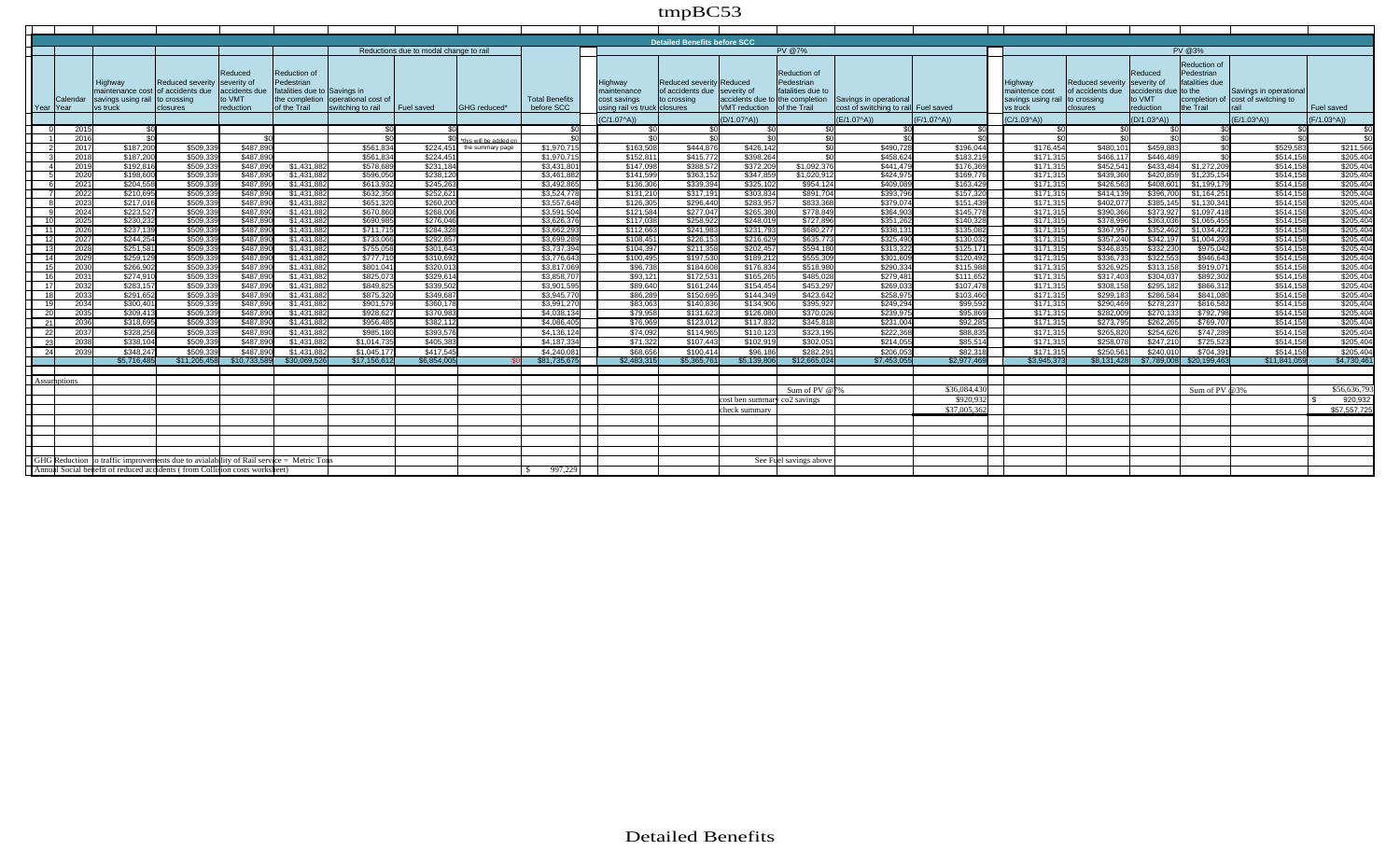|                                                                                                                                                                                                                                                                    | Savings from modal change from Truck to Rail Transportation                                                                                                                                                                                                                                           |                                                                                                                                                                                                                                                                              |                                                                                                                                                                                                                                                            |
|--------------------------------------------------------------------------------------------------------------------------------------------------------------------------------------------------------------------------------------------------------------------|-------------------------------------------------------------------------------------------------------------------------------------------------------------------------------------------------------------------------------------------------------------------------------------------------------|------------------------------------------------------------------------------------------------------------------------------------------------------------------------------------------------------------------------------------------------------------------------------|------------------------------------------------------------------------------------------------------------------------------------------------------------------------------------------------------------------------------------------------------------|
|                                                                                                                                                                                                                                                                    |                                                                                                                                                                                                                                                                                                       |                                                                                                                                                                                                                                                                              |                                                                                                                                                                                                                                                            |
| Grain/ Other On truck from Lake Co ( Polson), MT to Lewiston to barge to PDX<br>Grain/ Other Barge from Lewiston to PDX                                                                                                                                            |                                                                                                                                                                                                                                                                                                       |                                                                                                                                                                                                                                                                              |                                                                                                                                                                                                                                                            |
| Current mode Grain / other truck to lewiston<br><b>Current Barge Miles</b>                                                                                                                                                                                         | Current Routing a combo truck and Barge ( with<br>Reduction in Barge miles with converting to rail from<br>Reduction in Truck miles with converting to rail from<br>truck to Lewiston)<br>Kalisnell<br>Kalisnell                                                                                      | Increase in Rail Miles Kallspell to Portland with conversion of current trucks delivering to Kallspell not Change due to conversion to delivery to Kallspell Rail Park vs.<br>Lowleton II<br>I ewiston ID                                                                    | <b>Calculation of Fuel savings</b><br>SCC Calculations at 3%                                                                                                                                                                                               |
| Travel<br>distance<br>in Miles<br><b>Total Gallons of</b><br>Rate c<br>Miles/<br><b>Total Gallons of</b><br>Tons/ #<br>Total Rarne<br>Total Ton miles Truck Fuel used<br>RT/tnick I<br><b>Total Ton miles</b>                                                      | Total Fuel used in Reduction of 520 Reduction in total<br>Reduction of 930<br>Reduction in tota<br>Sallons on Current truck miles per truck gallons of fuel used<br>gallons of fuel<br>Reduction in total miles per barge of<br>Reduction in total<br>by Truck<br>of trucks.<br>Truck ton miles barge | Reduction in<br>operation cost<br>Net Reduction in based upon<br>distance in Miles/ Total additional Gallons of Rail Reduction in Reduction in gallons of fuel<br>Total Additional<br>differential rate/<br>Ton miles used<br>Rail Mies<br>mile rail vs truck mode ton miles | Total gallons<br>save by moving Fuel savings due<br>Total \$ saved in<br>Social costi<br>of Carbon Social cost of<br>Total reduction in cargo by rail vs to modal change to Co2 savings @ 20<br>Carbon (3%)<br>truck  <br>rall lbs/gal CO2 in MT<br>(20.1) |
| Rail Fuel used<br>E'D10 25.86 +C/+D 624 +E'+F                                                                                                                                                                                                                      | sed by Barge barge ton miles Tons/ railcar #<br>al a P<br>$k = R$<br>520 mpg * miles                                                                                                                                                                                                                  | rail ton miles<br>Fuel used miles<br>100 C/W9 - +Y10"Z10"AB10<br>1000<br>$$$ 0.071 miles                                                                                                                                                                                     | +OH 652.731 (gal +AH*20 hs +A 1/2240 S/MT                                                                                                                                                                                                                  |
|                                                                                                                                                                                                                                                                    |                                                                                                                                                                                                                                                                                                       |                                                                                                                                                                                                                                                                              |                                                                                                                                                                                                                                                            |
| ———                                                                                                                                                                                                                                                                |                                                                                                                                                                                                                                                                                                       |                                                                                                                                                                                                                                                                              |                                                                                                                                                                                                                                                            |
|                                                                                                                                                                                                                                                                    |                                                                                                                                                                                                                                                                                                       |                                                                                                                                                                                                                                                                              |                                                                                                                                                                                                                                                            |
|                                                                                                                                                                                                                                                                    |                                                                                                                                                                                                                                                                                                       |                                                                                                                                                                                                                                                                              |                                                                                                                                                                                                                                                            |
|                                                                                                                                                                                                                                                                    |                                                                                                                                                                                                                                                                                                       |                                                                                                                                                                                                                                                                              | \$ 39.00                                                                                                                                                                                                                                                   |
|                                                                                                                                                                                                                                                                    |                                                                                                                                                                                                                                                                                                       |                                                                                                                                                                                                                                                                              | \$40.00                                                                                                                                                                                                                                                    |
| 2012                                                                                                                                                                                                                                                               |                                                                                                                                                                                                                                                                                                       |                                                                                                                                                                                                                                                                              | S 41.00<br>$5 - 43.00$                                                                                                                                                                                                                                     |
| 48,409.92<br>2014<br>77580 1 3.000<br>1 51.71 930<br>48,100<br>125, 259<br>72.149.4                                                                                                                                                                                |                                                                                                                                                                                                                                                                                                       |                                                                                                                                                                                                                                                                              | $0\,$ \$ 44.00                                                                                                                                                                                                                                             |
| 77580 3000 624 1872<br>48,409.92<br>51.7 930 48.100 72.149.40<br>2015<br>lase Year                                                                                                                                                                                 | 125 259 1920 100 120 559 320<br>437.259                                                                                                                                                                                                                                                               |                                                                                                                                                                                                                                                                              | $0.5 - 45.00$                                                                                                                                                                                                                                              |
| 48,409                                                                                                                                                                                                                                                             |                                                                                                                                                                                                                                                                                                       |                                                                                                                                                                                                                                                                              | \$46.00                                                                                                                                                                                                                                                    |
| year facility opens2<br>48,409.<br>24 1<br>48,100<br>77,580 3,000<br>48,409,9<br>48,100<br>624 1.872<br>1.54<br>72 149 40                                                                                                                                          | 72,149.40<br>126.068<br>112,733 72,149,400<br>112 733 1920 100<br>1.560.00<br>126.068 20.170.800<br>120 559 32<br>48,100                                                                                                                                                                              | (7.913.1)<br>605,766<br>(7,913,164)<br>82.186 \$ 561.834                                                                                                                                                                                                                     | \$ 47.00<br>1.643<br>Rainad opera 1<br>\$49.00<br>(7, 913, 1)<br>\$224,451<br>1.643.72<br>82.186                                                                                                                                                           |
| $3\%$ $79.907$ $3.090$<br>49,862.21<br>116,115<br>624 1.928.1<br>321.360<br>49.543<br>74 313 8                                                                                                                                                                     | 129.850 20.775.924<br>74,313,882<br>1977703<br>1,606,800<br>49.543<br>116,115<br>124 176 100<br>437 475                                                                                                                                                                                               | 578,689<br>623,939<br>84,652 \$<br>(8.150.55                                                                                                                                                                                                                                 | 1,693,038<br>\$231.18<br>55.51,00<br>(8.150.55<br>84,652                                                                                                                                                                                                   |
| 51,358.08<br>3% 82.305 3.183<br>1,986.0<br>331.001<br>76.543<br>119,599<br>  549 G<br>51,029                                                                                                                                                                       | 133,745 21.399.20<br>1,655.00<br>119,599<br>76.543<br>127 901 383                                                                                                                                                                                                                                     | (8,395.0)<br>87.191<br>596.050                                                                                                                                                                                                                                               | (8.395.07<br>\$238.12<br>1,743,829<br>\$ 52.00<br>87.191                                                                                                                                                                                                   |
| 52,898.8<br>3% 84 774<br>3.278 624 2.045                                                                                                                                                                                                                           | 137,757 22.041.1<br>123.187 2.098.145<br>1.704<br>52.560<br>123 187<br>78.839.5<br>131 738 42                                                                                                                                                                                                         | (R. 646)<br>89.807<br>6619<br>613932                                                                                                                                                                                                                                         | \$245.26<br>(R. FAR 9<br>89.807<br>1,796,144<br>12 \$ 52.00                                                                                                                                                                                                |
| 54,485,<br>2.106<br>56,120,36<br><b>ALL RG GRE</b><br>3.478<br>2.170.<br>361,694<br>130,689<br><b>55.761</b>                                                                                                                                                       | 146,147 23,383,48<br>83,640.9<br>1,808.48<br>55.761<br>130,689                                                                                                                                                                                                                                        |                                                                                                                                                                                                                                                                              | \$5, 54.00<br>1,905,529<br>151 \$ 55.00                                                                                                                                                                                                                    |
| 2024 3% 92.635 3.582 624 2.235.26<br>57,803,976<br>372.544<br>61.8 930 57.433 86.150.150                                                                                                                                                                           | 134 610 2292 699<br>143954133<br>186273<br>150 531 24 084 990<br>57433<br>134 610 86 150 15<br>507.154                                                                                                                                                                                                | (9 448.72<br>98.135 \$ 670.860<br>11,196.83<br>722.216                                                                                                                                                                                                                       | (9.448.72<br>98.135<br>\$268,006<br>1.962.695<br>876 \$ 56.00                                                                                                                                                                                              |
| 3% 95.414 3.690 624 2.302.3<br>59,538,09<br>ા હરહી વસ<br>383 721<br>59.156<br>88,734,66                                                                                                                                                                            | 1,918.60<br>155.047 24.807.540<br>59.156<br>138 648<br>88,734,661<br>138 648 2361 480<br>148,272,757                                                                                                                                                                                                  | 101.079 \$ 690.985<br>745.016<br>(9.732.1)                                                                                                                                                                                                                                   | 2,021,576<br>902 \$ 57.00<br>\$276,046<br>(9.7321)<br>101.079                                                                                                                                                                                              |
| 395.23<br>91,396<br>98.276<br>2.371<br>61,324,2<br>60.931<br>142.80                                                                                                                                                                                                | 25.551.7<br>1,976.1<br>91.396.7<br>60.931<br>159,699<br>142,807<br>26,318.7                                                                                                                                                                                                                           | 767.3<br>104,111                                                                                                                                                                                                                                                             | 2.082.223<br>\$284,32<br>0 \$ 58.00<br>2.144.690                                                                                                                                                                                                           |
| 63,163.9<br>4.032<br>65.058.8<br>419.302<br>$-2.515$<br>96,962.7                                                                                                                                                                                                   | 94,138.6<br>2.035<br>164,489<br>69,424 27,107,869<br>2.096<br>96,962.7                                                                                                                                                                                                                                | 790.38<br>110.452                                                                                                                                                                                                                                                            | 67 \$ 60.00<br>186 \$ 61.00                                                                                                                                                                                                                                |
| 431.881<br>4 153<br>107.389<br>2.591<br>67.010.<br><b>GG 581</b><br><b>156 049</b>                                                                                                                                                                                 | 66,581<br>99,871.64<br>174.507 27.921.10<br>2.159.40<br>156,049                                                                                                                                                                                                                                       | 838.53<br>113,765                                                                                                                                                                                                                                                            | 16 \$ 62.00<br>2.275.302                                                                                                                                                                                                                                   |
| 444 837<br>$5 - 2030$<br>3% 110.611 4.277 624 2.669.<br>69.020.97<br>73.7 930 68.579 102.867.79                                                                                                                                                                    | 179.742 28.758.738<br>160 731 27371<br>2 2 2 4 1 8<br>68,579<br>160.731 102.867.79                                                                                                                                                                                                                    | 863677<br>(11.282.27<br>117 178<br>801041                                                                                                                                                                                                                                    | 2.343.561<br>1046 \$ 63.00<br>(11 282)                                                                                                                                                                                                                     |
| 3% 113.929 4.406 624 2.749.0<br>71.091.60<br>458 183<br>760 930 70636 105953.8                                                                                                                                                                                     | 185,134 29,621,500<br>70.636<br>165 553 105 953 826<br>165 553 2819 731<br>177 045 426<br>2.290.91<br>109 132 4                                                                                                                                                                                       | 889,688<br>14.47.40<br>74.4740<br>$120,602$ $5$ $925,072$<br>144,620.7                                                                                                                                                                                                       | 2.413.867<br>1078 \$ 63.00<br>120.692<br>2 486 283                                                                                                                                                                                                         |
| 2.83<br>4.674<br>75,421,0<br>24 2.916<br>486.08<br>175,635                                                                                                                                                                                                         | 196.409 31.425.4<br>175,635 112,406,41<br>2.430                                                                                                                                                                                                                                                       | 11969<br>(12.328.4)<br>128,044<br>(156.1)                                                                                                                                                                                                                                    | 2.560.872<br>1143 \$ 66.00                                                                                                                                                                                                                                 |
| 77,683,7<br>4,814<br>180,904<br>124,493<br>3.004<br>500.668<br>7.186                                                                                                                                                                                               | 180,904 115,778,60<br>202,301 32,368,2<br>3.081.196<br>2,503.3<br>193,462.31                                                                                                                                                                                                                          | (12.698.2)<br>131,885                                                                                                                                                                                                                                                        | 78 \$ 67.00<br>\$360,1<br>2,637,698<br>12,698.2                                                                                                                                                                                                            |
| 4.959<br>186,331<br>3.094<br>80.014.2<br>119, 251, 9<br>120.220<br>515.68<br>$-95$<br>79.501                                                                                                                                                                       | 208,370 33,339,25<br>119,251,96<br>186,331<br>2.578.44<br>79.501<br>199 266 18                                                                                                                                                                                                                        | 1.001.239<br>135,841<br>(13.079.2)<br>928,627                                                                                                                                                                                                                                | 2.716.829<br>213 \$ 68.00<br>13.079<br>135 841                                                                                                                                                                                                             |
| 5.107<br>624 3.186.95<br>82.414.64<br>531.159<br>191,921<br>1 2036<br>3% 132.075<br>88.0 930 81.886 122.829.<br>3% 136.037 5261<br>472821<br><b>R4 887</b><br>E47 DOA<br>$\overline{1}$ and $\overline{2}$ and $\overline{3}$<br>197,679 3.3661<br>84.343 126.5144 | 214.621 34.339.43<br>191.921 122.829.52<br>81,886<br>3.268.841 205.244.17<br>2.655.79<br>84343<br>2.735.4<br>221 060 35369 6<br>197 679 126 514 41                                                                                                                                                    | 139,917<br>11,706.4<br>1.031.276<br>(13.471.62)<br>956, 485<br>(13.875.7)<br>1.062.214<br>144 114 1<br>005,400                                                                                                                                                               | 2.798.334<br>(13.471)<br>139 917<br>\$382.11<br>1249 \$ 69.00<br>144 114<br>2882284<br>87 S 71 OO                                                                                                                                                          |
| 87.433<br>3.381                                                                                                                                                                                                                                                    | 227,692 36,430<br>130,309                                                                                                                                                                                                                                                                             |                                                                                                                                                                                                                                                                              |                                                                                                                                                                                                                                                            |
| 3% 144.322<br>5.581 624 3.482.471<br>90.056.711<br>580.412<br>96.2 930 89.479 134.219.137                                                                                                                                                                          | 2.902.06<br>234.523 37.523.63<br>89,479<br>209.717 134.219.13<br>209 717 3571 951 224 275 849                                                                                                                                                                                                         | 1.126,903<br>152.891 \$ 1.045.177                                                                                                                                                                                                                                            | 3.057.815                                                                                                                                                                                                                                                  |
| $\sim$<br>— 1 — 1 —                                                                                                                                                                                                                                                |                                                                                                                                                                                                                                                                                                       |                                                                                                                                                                                                                                                                              |                                                                                                                                                                                                                                                            |
| 1 623 512 85<br>62,780,853                                                                                                                                                                                                                                         | 49.197.377<br>3.555.250 2.275.359.77<br>3.975.763 636.122.088<br>1.516.907<br>al for 24 years forward 2015-2039 + base 2015 year                                                                                                                                                                      | Total from 2015 for 24 years 19,103,909<br>23,690 (3,060,804.093<br>19.103.909                                                                                                                                                                                               | 2.591.892 \$ 17.718.447 (249.555.588) 2.591.892 \$7.078.456<br>51,837,834<br>17.718.447 (249.555.588) \$ 2.591.892 \$ 7.878.456 \$ 51.837.834 \$ 23.142 \$ 1.391 \$<br>$-1.033A$                                                                           |
|                                                                                                                                                                                                                                                                    | aved on highway                                                                                                                                                                                                                                                                                       |                                                                                                                                                                                                                                                                              |                                                                                                                                                                                                                                                            |
|                                                                                                                                                                                                                                                                    |                                                                                                                                                                                                                                                                                                       |                                                                                                                                                                                                                                                                              |                                                                                                                                                                                                                                                            |
|                                                                                                                                                                                                                                                                    | lesel price: average Rocky Moutains week of 4/27/15<br>alue of the trucker's time has not been calculated in this BCA                                                                                                                                                                                 |                                                                                                                                                                                                                                                                              |                                                                                                                                                                                                                                                            |
|                                                                                                                                                                                                                                                                    |                                                                                                                                                                                                                                                                                                       |                                                                                                                                                                                                                                                                              |                                                                                                                                                                                                                                                            |
|                                                                                                                                                                                                                                                                    | Social cost of Carbon (3%) \$/ MT<br>all park assumed to open 1/2018.                                                                                                                                                                                                                                 |                                                                                                                                                                                                                                                                              |                                                                                                                                                                                                                                                            |
| ___                                                                                                                                                                                                                                                                | Estimated loads were developed based on 300 annual rail cars from moving from Lewiston to Seattle with the associated trusks from Lake Co to Lewiston                                                                                                                                                 |                                                                                                                                                                                                                                                                              |                                                                                                                                                                                                                                                            |
|                                                                                                                                                                                                                                                                    | n the future the move would by truck to Kalispell and rail from the Kalispell Rail Park to Seattle.                                                                                                                                                                                                   |                                                                                                                                                                                                                                                                              |                                                                                                                                                                                                                                                            |
|                                                                                                                                                                                                                                                                    |                                                                                                                                                                                                                                                                                                       |                                                                                                                                                                                                                                                                              |                                                                                                                                                                                                                                                            |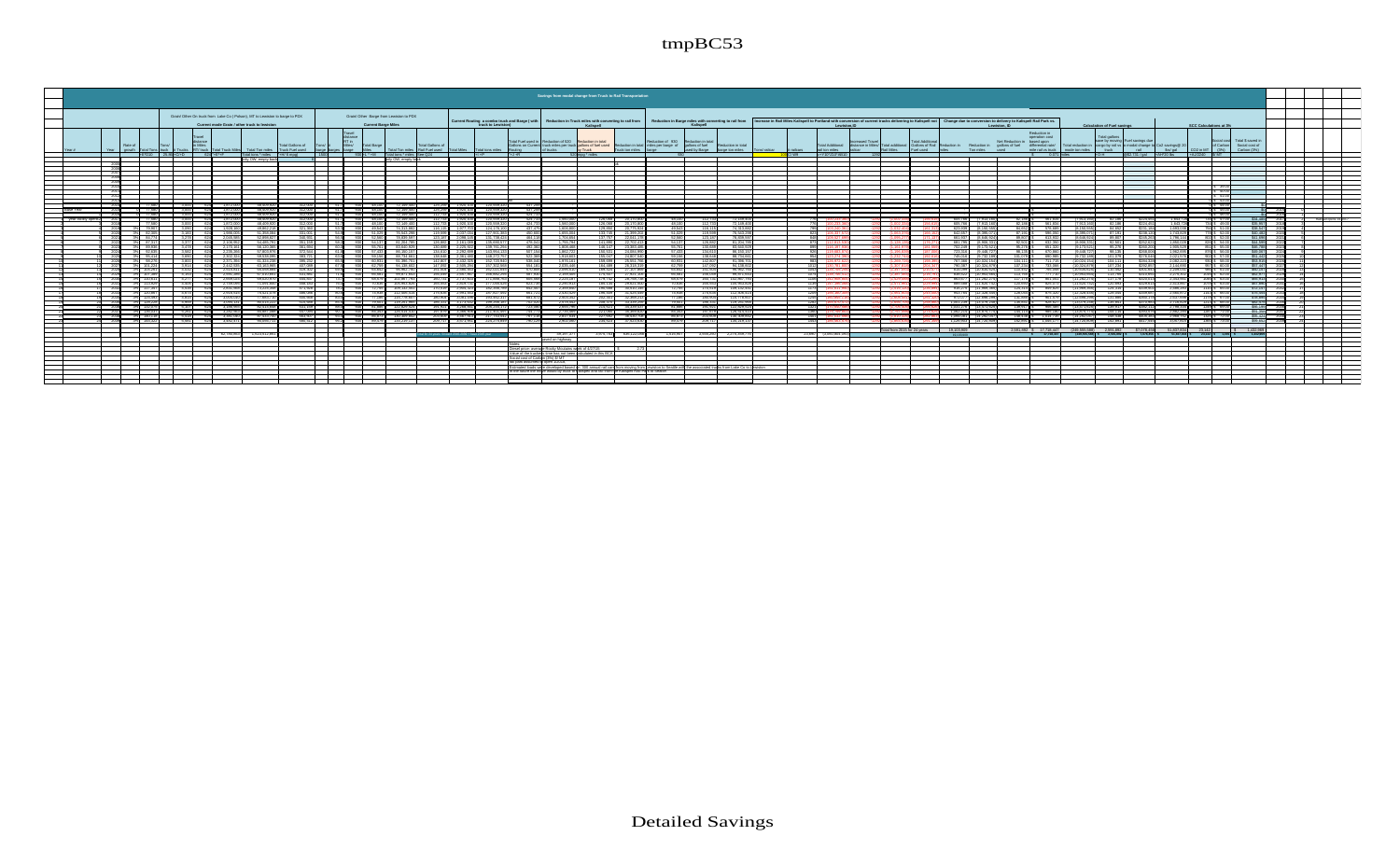| Conversion of Collision statistics based upon 100 Million miles travel by truck |                                     |                                      |             |                                    |                          |                                      |                                                                                                       |                                             |  |  |  |  |  |
|---------------------------------------------------------------------------------|-------------------------------------|--------------------------------------|-------------|------------------------------------|--------------------------|--------------------------------------|-------------------------------------------------------------------------------------------------------|---------------------------------------------|--|--|--|--|--|
| Collision Type                                                                  |                                     |                                      |             |                                    | Average<br>for           | Current est.<br>accident costs       |                                                                                                       | Effect on Accidents with conversion to rail |  |  |  |  |  |
| AIS Level                                                                       | Severity                            | Fraction of Unit value<br><b>VSL</b> | $(S2013)^*$ | Conversation of<br>Montana Traffic | Accident<br><b>KABCO</b> | Count by social cost of<br>Accidents | reduction in<br>Current Annual injuries by 70 %<br>per Insurance Inst Estimated Annual<br>for Highway | accident costs savings                      |  |  |  |  |  |
| AIS <sub>0</sub>                                                                | no injury                           |                                      |             |                                    |                          | \$0                                  | \$0                                                                                                   |                                             |  |  |  |  |  |
| AIS <sub>1</sub>                                                                | Minor                               | 0.003                                | \$28,200    |                                    |                          | \$0                                  | \$0                                                                                                   | \$0                                         |  |  |  |  |  |
| AIS <sub>2</sub>                                                                | Moderate                            | 0.047                                | \$441,800   |                                    |                          | \$0                                  | \$0                                                                                                   | \$0                                         |  |  |  |  |  |
| AIS <sub>3</sub>                                                                | Serious                             | 0.105                                | \$987,000   |                                    |                          | \$0                                  | \$0                                                                                                   | \$0                                         |  |  |  |  |  |
| AIS <sub>4</sub>                                                                | Severe                              | 0.266                                | \$2,500,400 |                                    |                          | \$0                                  | \$0                                                                                                   | \$0                                         |  |  |  |  |  |
| AIS <sub>5</sub>                                                                | Critical                            | 0.593                                | \$5,574,200 |                                    |                          | \$0                                  | \$0                                                                                                   | \$0                                         |  |  |  |  |  |
| AIS 6 reduction VMT                                                             | Unsurvivable                        | 1.000                                | \$9,400,000 | 0.051903                           |                          | \$487,890                            | \$341,523                                                                                             | \$487,890                                   |  |  |  |  |  |
| AIS 6 due to crossing closure                                                   | Unsurvivable                        | 1.000                                | \$9,400,000 | 0.054185                           |                          | \$509,339                            | \$356,537                                                                                             | \$509,339                                   |  |  |  |  |  |
| Property Damage Only                                                            |                                     |                                      | \$3,285     |                                    |                          | \$0                                  | \$0                                                                                                   | \$0                                         |  |  |  |  |  |
|                                                                                 | \$698,061<br>\$997,229<br>\$997,229 |                                      |             |                                    |                          |                                      |                                                                                                       |                                             |  |  |  |  |  |
| *TIGER BENEFIT-COST ANALYSIS (BCA) RESOURCE GUIDE updated 3/27/2015             |                                     |                                      |             |                                    |                          |                                      | annual savings                                                                                        |                                             |  |  |  |  |  |

| Conversion of Collision statistics based upon 100 Million miles travel by truck                                   |                    |                                 |                     |
|-------------------------------------------------------------------------------------------------------------------|--------------------|---------------------------------|---------------------|
| Montana Traffic Fatalities Per 100 Million miles traveled on Roads<br>Total Truck miles reduced over the 22 years | 2.11<br>49.197.377 | 122                             | Annual<br>2,459,869 |
| Total Truck miles divided by 100 million miles                                                                    | 0.491973773        |                                 | 0.024598689         |
| Estimated Fatalities Per 100 miles travel based upon Montana's experience                                         | 1.04               |                                 | 0.051903233         |
| 2013 Unsurvivable value<br>\$9,400,000<br>Annual life savings based upon reduced truck mileage                    |                    |                                 | \$487,890.39        |
|                                                                                                                   |                    | Total lives saved over 22 years |                     |
|                                                                                                                   |                    | Dollars saved                   | \$10,733,589        |

1.14 22 years after opening in yr 3.

| <b>RAILROAD CROSSING SAFETY</b> |           |                                                           |           |          |                                                       |                   |                    |                 |                          |       |
|---------------------------------|-----------|-----------------------------------------------------------|-----------|----------|-------------------------------------------------------|-------------------|--------------------|-----------------|--------------------------|-------|
| Crossing                        | <b>MP</b> | Road                                                      | City      | County   | Rank within<br>County with 33 Predictive<br>crossings | Collision         | <b>Train Speed</b> | <b>Tracks</b>   | <b>AADT</b>              | Lanes |
| 059375E                         |           | 1226.70 Meridian Rd                                       | Kalispell | Flathead |                                                       | $0.00910510$ mph  |                    | Main            | 10482                    |       |
| 059374X                         |           | 1226.30 5th Ave NW                                        | Kalispell | Flathead |                                                       | $0.008358110$ mph |                    | Main            | 7611                     |       |
| 059373R                         |           | 1226.10 Main St ((US 93)                                  | Kalispell | Flathead |                                                       | $0.021198$ 5 mph  |                    | Main            | 25833                    |       |
| 099099N                         |           | 1225.93 1st Ave E (US723)                                 | Kalispell | Flathead |                                                       | $0.000145$ 10 mph |                    | 2 Main          | 6409                     |       |
| 059372J                         |           | 1225.79 3rd Ave NI                                        | Kalispell | Flathead |                                                       | $0.007626$ 10 mph |                    | $1$ Main $+$    | 5422                     |       |
| 059371C                         |           | 1225.70 4th Ave NI                                        | Kalispell | Flathead | 24                                                    | $0.007753$ 10 mph |                    | Main            | 5761                     |       |
|                                 |           | Six crossings have an annual predictive collision rate of |           |          | 0.054185                                              |                   |                    |                 |                          |       |
|                                 |           | <b>Total Predictive Collisions</b>                        | 0.054185  |          | $20$ yrs                                              |                   |                    | $1.0837$ 20 yrs | post abandment and trail |       |
|                                 |           |                                                           |           |          |                                                       |                   | 10.186.780         |                 | construction             |       |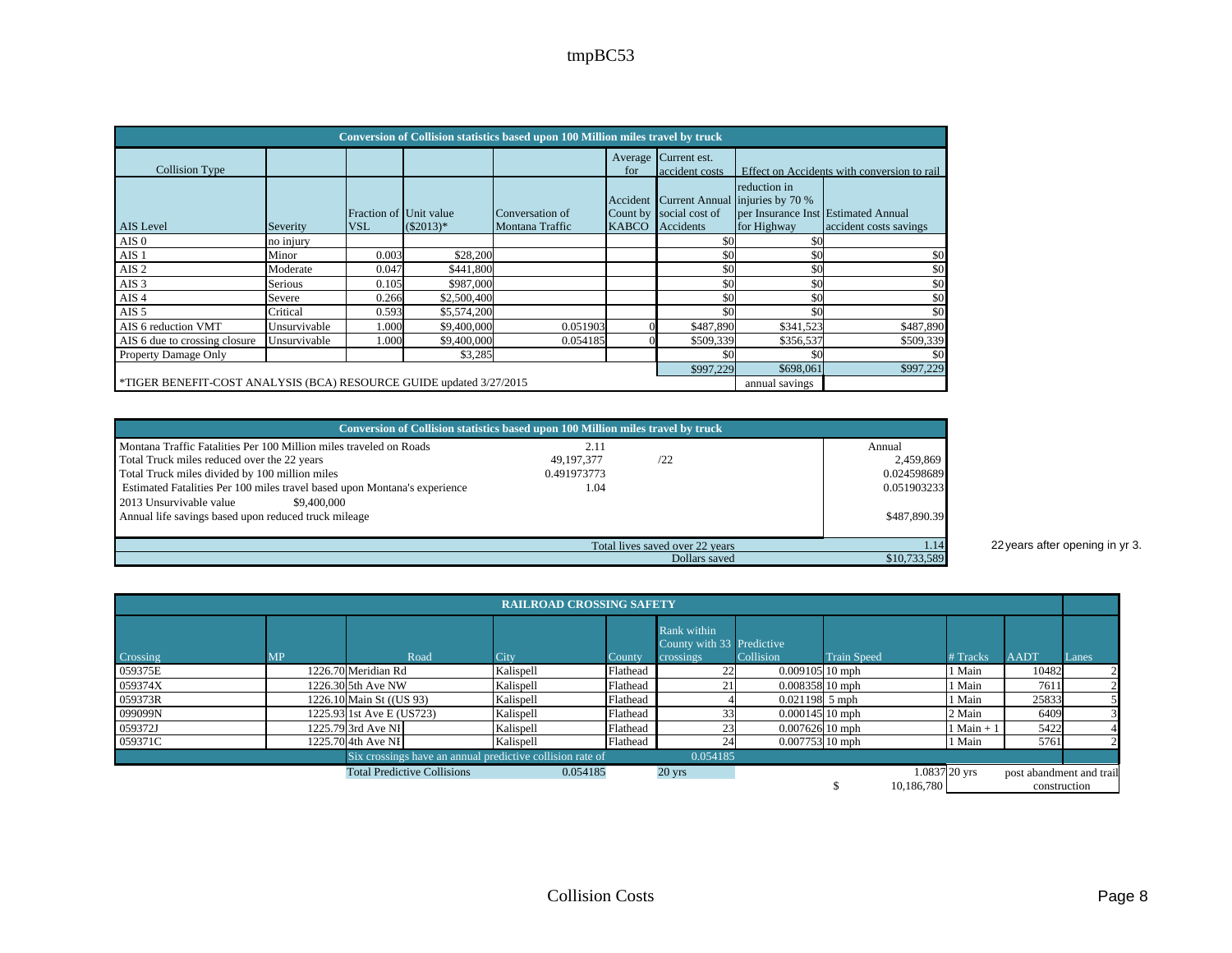**Source: http://safetydata.fra.dot.gov U.S. DOT-Crossing inventory information as of 4/28/2015** http://safetydata.fra.dot.gov/webaps/default.aspx https://safetydata.fra.dot.gov/OfficeofSafety/PublicSite/Crossing/Crossing.aspx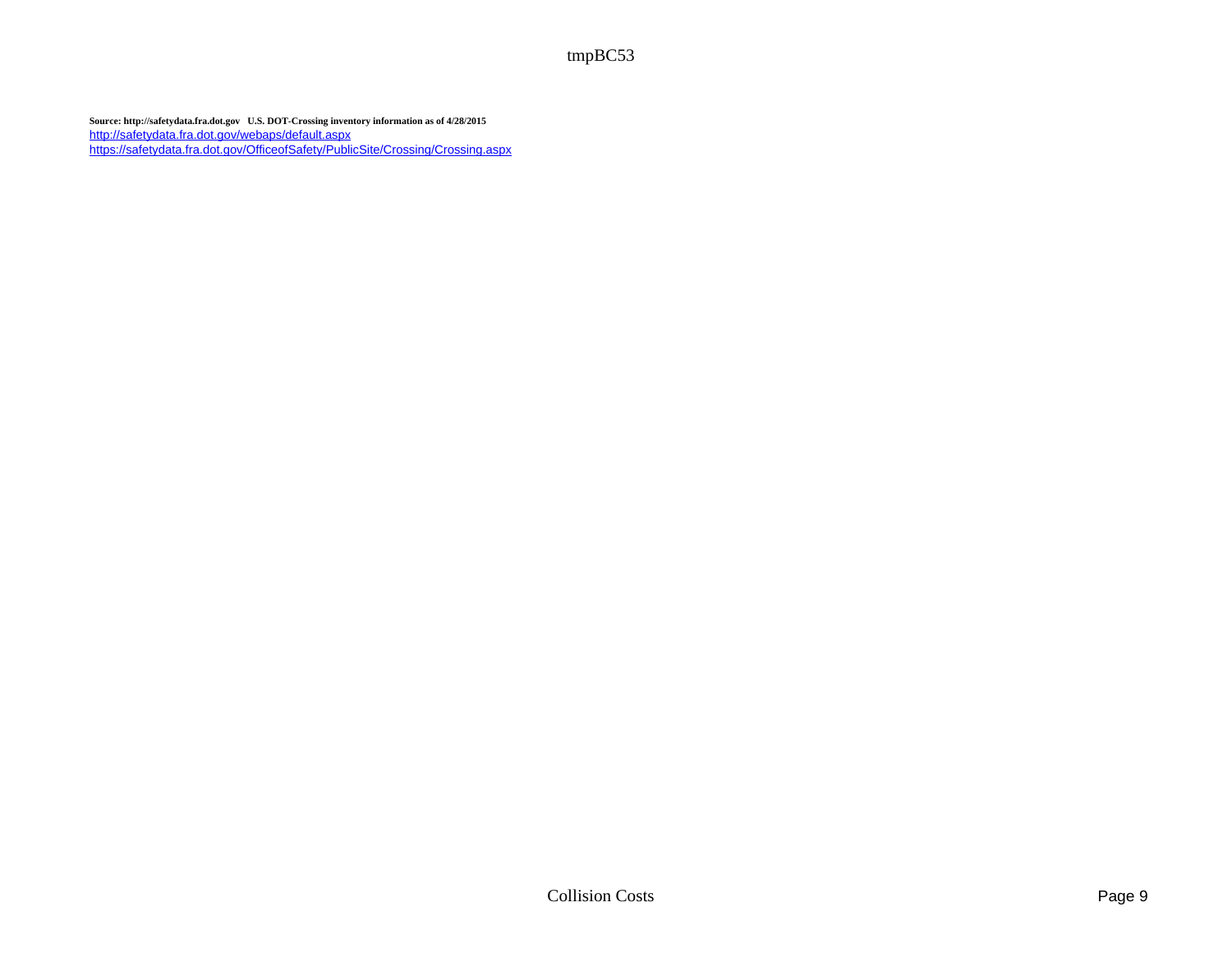|      | Decreased road maintenance due to construction of Phase II and conversion to rail |                          |                            |                                               |                     |                                                                                                        |
|------|-----------------------------------------------------------------------------------|--------------------------|----------------------------|-----------------------------------------------|---------------------|--------------------------------------------------------------------------------------------------------|
| Year | Truck Miles saved                                                                 | Maintenance<br>rate/mile | Total savings              | No Build Total No Build Total<br><b>Miles</b> | Maintenance<br>Cost | Decrease in<br><b>Maintenance Costs</b><br>with full conversation<br>to rail of the grain<br>shipments |
|      |                                                                                   | \$<br>0.12               |                            |                                               |                     |                                                                                                        |
| 2014 |                                                                                   | \$<br>0.12               |                            | 1,872,000                                     | \$<br>224,640       | $\mathcal{S}$                                                                                          |
| 2015 |                                                                                   | \$<br>0.12               |                            | 1,872,000                                     | \$<br>224,640       |                                                                                                        |
| 2016 |                                                                                   | \$<br>0.12               |                            | 1,872,000                                     | \$<br>224,640       |                                                                                                        |
| 2017 | 1,560,000                                                                         | \$<br>0.12               | 187,200                    | 1,872,000                                     | \$<br>224,640       | $\mathbb{S}$<br>187,200                                                                                |
| 2018 | 1,560,000                                                                         | \$<br>0.12               | \$<br>187,200              | 1,872,000                                     | \$<br>224,640       | $\frac{1}{2}$<br>187,200                                                                               |
| 2019 | 1,606,800                                                                         | \$<br>0.12               | \$<br>192,816              | 1,928,160                                     | \$<br>231,379       | $\boldsymbol{\mathsf{S}}$<br>192,816                                                                   |
| 2020 | 1,655,004                                                                         | \$<br>0.12               | \$<br>198,600              | 1,986,005                                     | \$<br>238,321       | \$<br>198,600                                                                                          |
| 2021 | 1,704,654                                                                         | $\mathcal{S}$<br>0.12    | \$<br>204,558              | 2,045,585                                     | \$<br>245,470       | \$<br>204,558                                                                                          |
| 2022 | 1,755,794                                                                         | \$<br>0.12               | \$<br>210,695              | 2,106,952                                     | \$<br>252,834       | \$<br>210,695                                                                                          |
| 2023 | 1,808,468                                                                         | $\mathcal{S}$<br>0.12    | \$<br>217,016              | 2,170,161                                     | \$<br>260,419       | $\mathcal{S}$<br>217,016                                                                               |
| 2024 | 1,862,722                                                                         | \$<br>0.12               | \$<br>223,527              | 2,235,266                                     | \$<br>268,232       | \$<br>223,527                                                                                          |
| 2025 | 1,918,603                                                                         | \$<br>0.12               | \$<br>230,232              | 2,302,324                                     | \$<br>276,279       | \$<br>230,232                                                                                          |
| 2026 | 1,976,161                                                                         | \$<br>0.12               | \$<br>237,139              | 2,371,394                                     | \$<br>284,567       | \$<br>237,139                                                                                          |
| 2027 | 2,035,446                                                                         | \$<br>0.12               | \$<br>244,254              | 2,442,535                                     | \$<br>293,104       | \$<br>244,254                                                                                          |
| 2028 | 2,096,510                                                                         | $\mathcal{S}$<br>0.12    | \$<br>251,581              | 2,515,811                                     | \$<br>301,897       | $\overline{\$}$<br>251,581                                                                             |
| 2029 | 2,159,405                                                                         | 0.12<br>\$               | \$<br>259,129              | 2,591,286                                     | \$<br>310,954       | \$<br>259,129                                                                                          |
| 2030 | 2,224,187                                                                         | \$<br>0.12               | \$<br>266,902              | 2,669,024                                     | \$<br>320,283       | \$<br>266,902                                                                                          |
| 2031 | 2,290,913                                                                         | \$<br>0.12               | \$<br>274,910              | 2,749,095                                     | \$<br>329,891       | \$<br>274,910                                                                                          |
| 2032 | 2,359,640                                                                         | \$<br>0.12               | \$<br>283,157              | 2,831,568                                     | \$<br>339,788       | \$<br>283,157                                                                                          |
| 2033 | 2,430,429                                                                         | $\mathcal{S}$<br>0.12    | \$<br>291,652              | 2,916,515                                     | \$<br>349,982       | \$<br>291,652                                                                                          |
| 2034 | 2,503,342                                                                         | $\mathcal{S}$<br>0.12    | \$<br>300,401              | 3,004,010                                     | \$<br>360,481       | \$<br>300,401                                                                                          |
| 2035 | 2,578,442                                                                         | $\mathcal{S}$<br>0.12    | \$<br>309,413              | 3,094,131                                     | \$<br>371,296       | \$<br>309,413                                                                                          |
| 2036 | 2,655,796                                                                         | \$<br>0.12               | \$<br>318,695              | 3,186,955                                     | \$<br>382,435       | $\mathsf{\$}$<br>318,695                                                                               |
| 2037 | 2,735,469                                                                         | $\mathcal{S}$<br>0.12    | \$<br>328,256              | 3,282,563                                     | \$<br>393,908       | $\frac{1}{2}$<br>328,256                                                                               |
| 2038 | 2,817,534                                                                         | $\mathcal{S}$<br>0.12    | \$<br>338,104              | 3,381,040                                     | \$<br>405,725       | \$<br>338,104                                                                                          |
| 2039 | 2,902,060                                                                         | 0.12<br>-\$              | \$<br>348,247              | 3,482,471                                     | \$<br>417,897       | \$<br>348,247                                                                                          |
|      | 49,197,377                                                                        |                          | $\mathcal{S}$<br>5,903,685 |                                               |                     | $\mathbb{S}$<br>5,903,685                                                                              |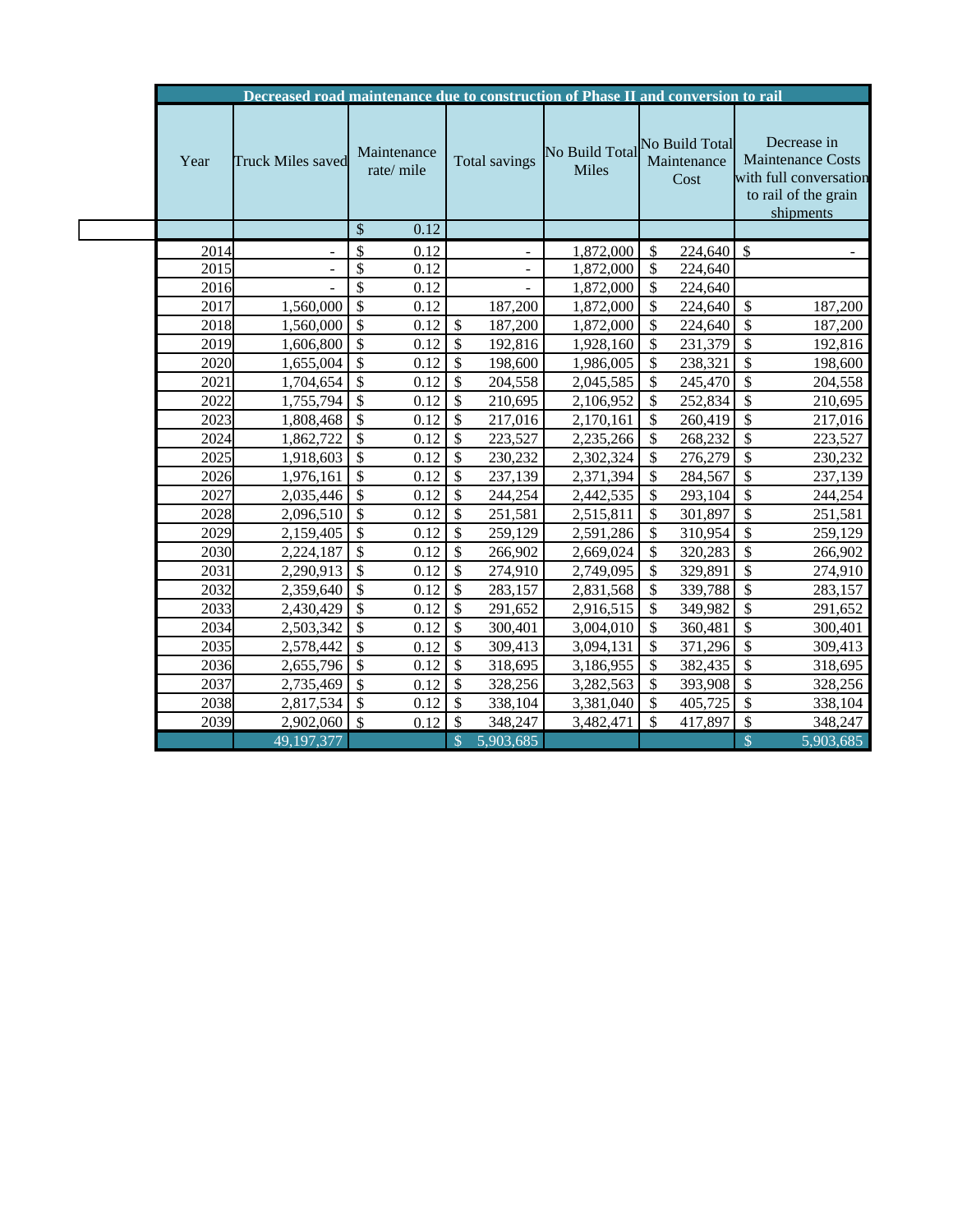| Conversion of Collision statistics based upon 100 Million miles travel by truck |              |                           |                        |                                                    |                                                  |                                                                     |  |  |
|---------------------------------------------------------------------------------|--------------|---------------------------|------------------------|----------------------------------------------------|--------------------------------------------------|---------------------------------------------------------------------|--|--|
| Collision Type                                                                  |              |                           |                        |                                                    | Current est.                                     | <b>Effect on Accidents</b><br>accident costs with addition of trail |  |  |
| <b>AIS</b> Level                                                                | Severity     | Fraction of<br><b>VSL</b> | Unit value $(\$2013)*$ | Conversation of<br>Montana Traffic<br><b>Trips</b> | Current<br>Annual social<br>cost of<br>Accidents | <b>Estimated Annual</b><br>accident costs savings                   |  |  |
| AIS 6 reduction conflict of<br>pedestrian and vehicles by<br>building the trail | Unsurvivable | 1.000                     | \$9,400,000            | 0.152328                                           | \$1,431,882                                      | \$1,431,882                                                         |  |  |
| \$1,431,882<br>\$1,431,882                                                      |              |                           |                        |                                                    |                                                  |                                                                     |  |  |
| *TIGER BENEFIT-COST ANALYSIS (BCA) RESOURCE GUIDE updated 3/27/2015             |              |                           |                        |                                                    |                                                  | annual savings                                                      |  |  |

| Conversion of Collision statistics based upon Daily Average Trips in the Center St. in Downtown Core |                                                               |              |
|------------------------------------------------------------------------------------------------------|---------------------------------------------------------------|--------------|
| Kalispel Traffic Fatalities Per 1 Million trips traveled                                             | 0.0435                                                        | Annual       |
| Total Potential vehicle Trip/ pedestrian interactions reduced over the 25 years                      | 87,472,506 /25                                                | 3,498,900    |
| Total Total trips divided by 1 million trips                                                         | 87.472506423                                                  | 3.498900257  |
| Estimated Fatalities Per 1 million trips travel based upon Kalispell's experience                    | 3.81                                                          | 0.152327891  |
| 2013 Unsurvivable value<br>\$9,400,000                                                               |                                                               |              |
| Annual life savings based upon reduced trips                                                         |                                                               | \$1,431,882  |
|                                                                                                      | Total lives saved over 20 years after completion of the trail | 3.35         |
|                                                                                                      | Dollars saved                                                 | \$31,501,408 |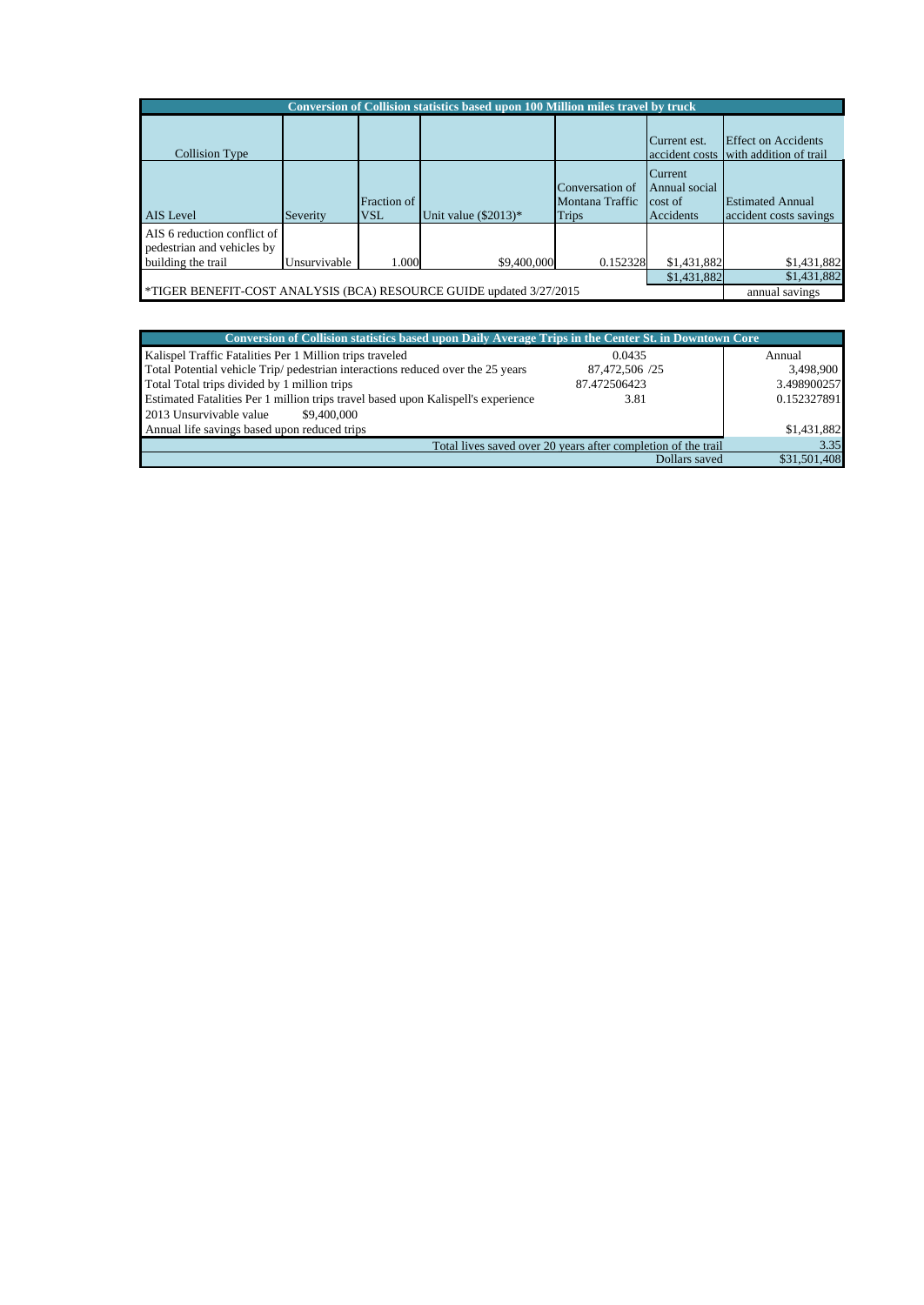|       |                                                      | Gallons and CO2 MT Saved due to shift in mode        |                              |
|-------|------------------------------------------------------|------------------------------------------------------|------------------------------|
| Year  | Total gallons save<br>by reduction in<br>modal shift | Fuel savings due to<br>reduced VMT<br>@\$2.731 / gal | CO2 Reduced<br>(Metric Tons) |
| 2015  |                                                      | \$0                                                  |                              |
| 2016  |                                                      | \$0                                                  |                              |
| 2017  | 82,186                                               | \$328,745                                            |                              |
| 2018  | 82,186                                               | \$224,451                                            | 734                          |
| 2019  | 84,652                                               | \$231,184                                            | 756                          |
| 2020  | 87,191                                               | \$238,120                                            | 778                          |
| 2021  | 89,807                                               | \$245,263                                            | 802                          |
| 2022  | 92,501                                               | \$252,621                                            | 826                          |
| 2023  | 95,276                                               | \$260,200                                            | 851                          |
| 2024  | 98,135                                               | \$268,006                                            | 876                          |
| 2025  | 101,079                                              | \$276,046                                            | 902                          |
| 2026  | 104,111                                              | \$284,328                                            | 930                          |
| 2027  | 107,234                                              | \$292,857                                            | 957                          |
| 2028  | 110,452                                              | \$301,643                                            | 986                          |
| 2029  | 113,765                                              | \$310,692                                            | 1,016                        |
| 2030  | 117,178                                              | \$320,013                                            | 1,046                        |
| 2031  | 120,693                                              | \$329,614                                            | 1,078                        |
| 2032  | 124,314                                              | \$339,502                                            | 1,110                        |
| 2033  | 128,044                                              | \$349,687                                            | 1,143                        |
| 2034  | 131,885                                              | \$360,178                                            | 1,178                        |
| 2035  | 135,841                                              | \$370,983                                            | 1,213                        |
| 2036  | 139,917                                              | \$382,112                                            | 1,249                        |
| 2037  | 144,114                                              | \$393,576                                            | 1,287                        |
| 2038  | 148,438                                              | \$405,383                                            | 1,325                        |
| 2039  | 152,891                                              | \$417,545                                            | 1,365                        |
| Total | 2,591,892                                            | \$7,182,751                                          | 22,408                       |

Notes:

Diesel price: average Rocky Mountains week of 4/27/2015 (all grades) Source: http://www.eia.gov/dnav/pet/pet\_pri\_gnd\_dcus\_r40\_w.htm The Rail Park is assumed to open 1/2018

\$2.73average price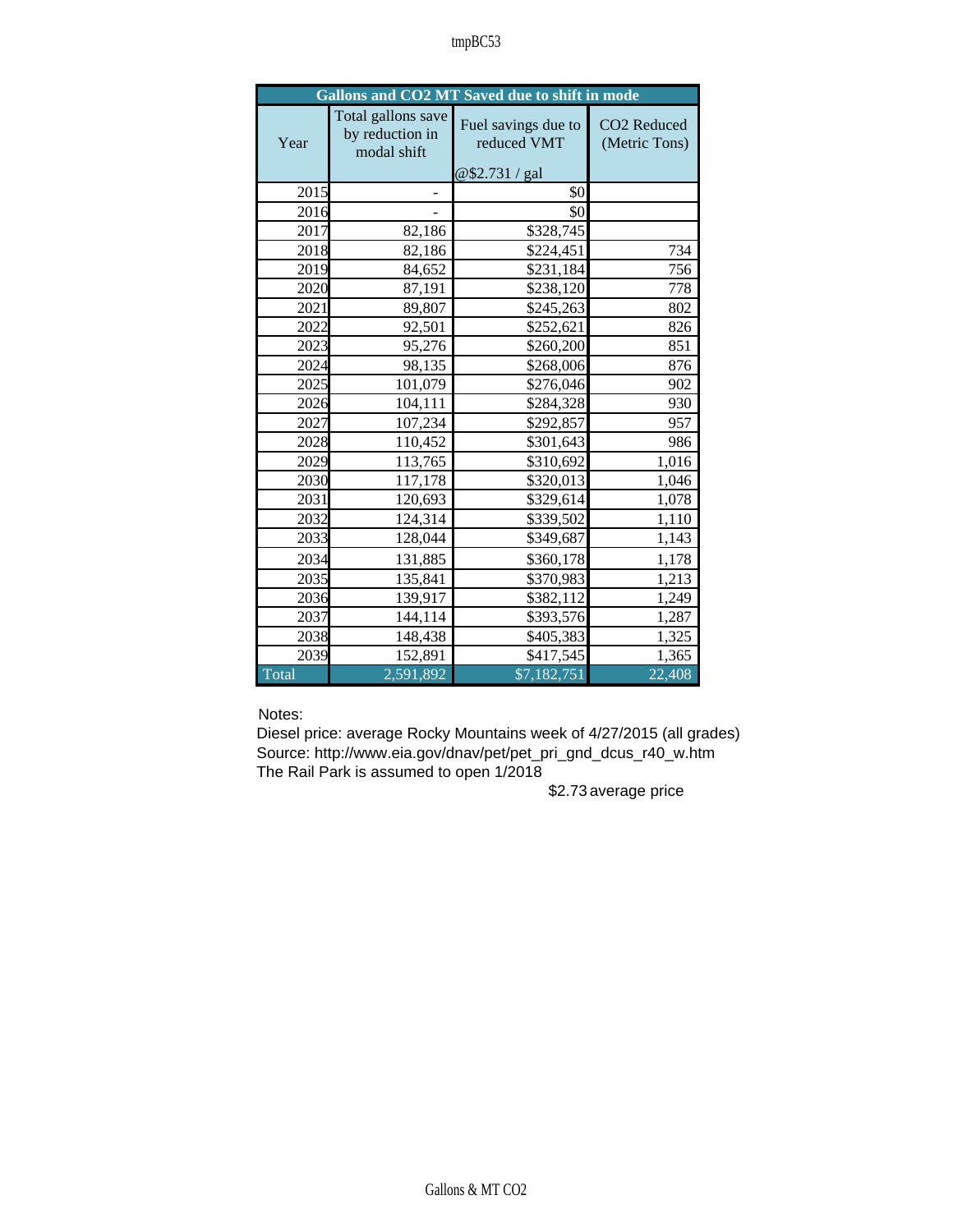| Glacier Rail Park/Kalispell Core Area Development and Trail Project<br><b>Total Project Cost</b> |  |    |                 |     |                                               |    |                           |     |                                     |     |                        |
|--------------------------------------------------------------------------------------------------|--|----|-----------------|-----|-----------------------------------------------|----|---------------------------|-----|-------------------------------------|-----|------------------------|
|                                                                                                  |  |    | Phase I-a       |     | <b>Phase I-b</b><br><b>Property Purchase/</b> |    | <b>Phase I-c</b><br>Final |     | <b>Phase II</b>                     |     | <b>Total</b>           |
|                                                                                                  |  |    | <b>Planning</b> |     | <b>PE/ENV</b><br><b>Total</b>                 |    | <b>Engineering</b>        |     | <b>Construction</b><br><b>Total</b> |     |                        |
| <b>Description</b><br>Planning                                                                   |  | \$ | <b>Total</b>    | \$  |                                               | \$ | <b>Total</b>              | \$  |                                     | \$  | <b>Project to date</b> |
| Property Purchase/ PE                                                                            |  |    | 331,000         | \$  | $\blacksquare$<br>1,042,081                   |    | $\sim$                    | \$  |                                     | \$  | 331,000<br>1,042,081   |
| Environmental- does not include City in-kind                                                     |  |    |                 |     |                                               |    |                           |     |                                     | \$  |                        |
| Engineering                                                                                      |  |    |                 |     |                                               | \$ | 705,000                   | -\$ |                                     | \$  | 705,000                |
|                                                                                                  |  |    |                 |     |                                               |    |                           | \$  |                                     | \$  |                        |
| Trail                                                                                            |  |    |                 |     |                                               |    |                           | \$  | 4,705,910                           | \$  | 4,705,910              |
| Road and Rail                                                                                    |  |    |                 |     |                                               |    |                           | \$  | 15,469,464                          | \$  | 15,469,464             |
|                                                                                                  |  |    |                 |     |                                               |    |                           |     |                                     | \$  |                        |
| Risk Management                                                                                  |  |    |                 |     |                                               |    |                           | \$  | 1,000,000                           | \$  | 1,000,000              |
|                                                                                                  |  |    |                 |     |                                               |    |                           |     |                                     | \$  |                        |
| Subtotal Construction                                                                            |  | \$ | 331,000         | -\$ | 1,042,081                                     | \$ | 705,000                   | \$  | 21,175,374                          | \$  | 23,253,455             |
|                                                                                                  |  |    |                 |     |                                               |    |                           |     |                                     |     |                        |
| <b>Total Cost</b>                                                                                |  | S. | 331,000 \$      |     | 1,042,081                                     | \$ | 705,000                   |     | 21,175,374                          | -\$ | 23, 253, 455           |
|                                                                                                  |  |    |                 |     |                                               |    |                           | ok  |                                     |     |                        |

\$ 21,880,374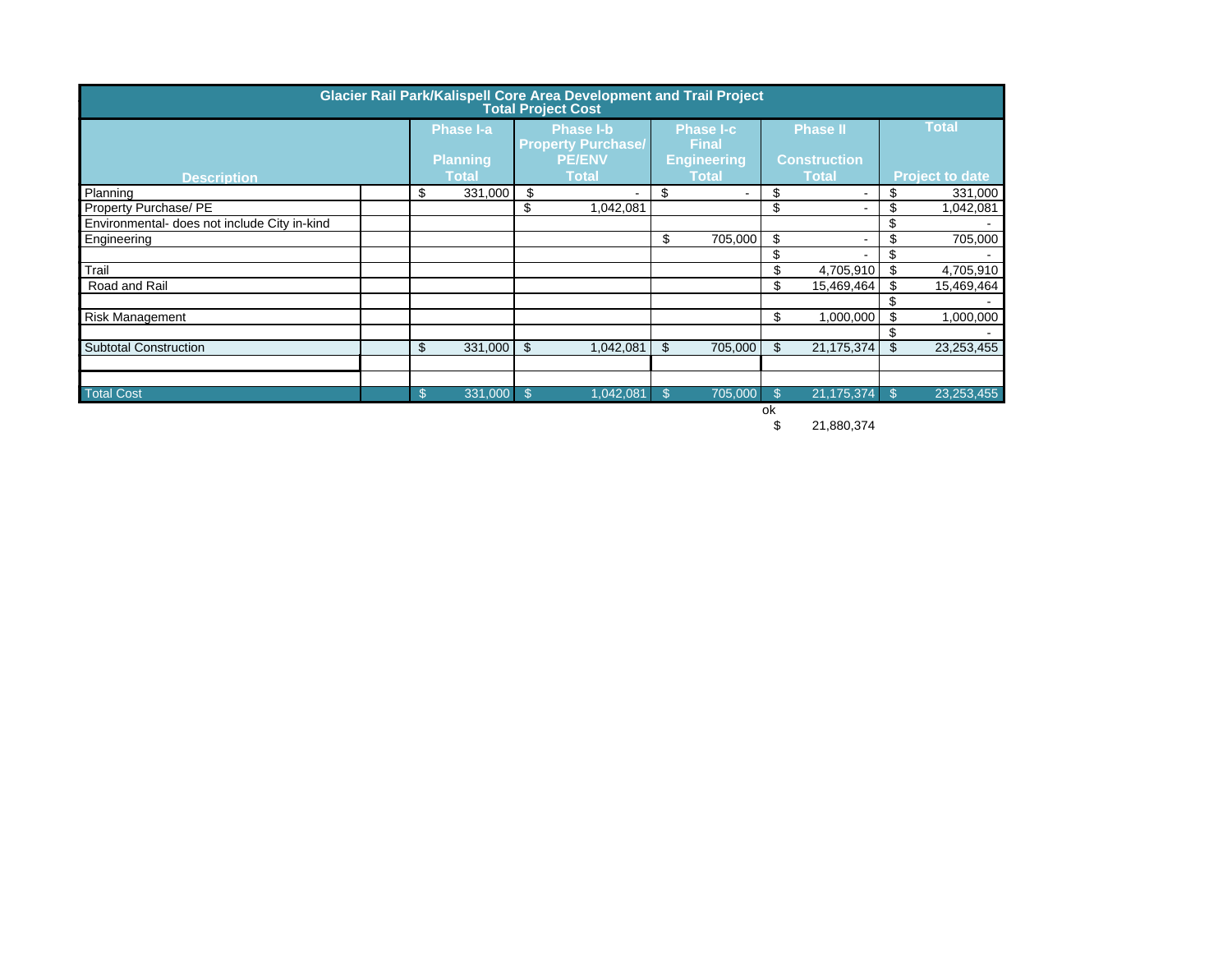|                                              | Remaining Capital Value of Glacier Rail Park/Kalispell Core Area Development and Trail Project |                           |                        |                               |    |                                |
|----------------------------------------------|------------------------------------------------------------------------------------------------|---------------------------|------------------------|-------------------------------|----|--------------------------------|
|                                              |                                                                                                |                           |                        |                               |    |                                |
|                                              |                                                                                                |                           |                        | Remaining Life Proporation at |    |                                |
|                                              | Expected                                                                                       |                           | 20 years after project |                               |    |                                |
| Asset                                        | Life                                                                                           | <b>Total Project Cost</b> | completed              |                               |    | <b>Remaining Capital Value</b> |
| <b>Crossing Construction</b>                 | 80 \$                                                                                          |                           |                        | 75%                           | -S |                                |
| Rail and Road                                | 100S                                                                                           | 19,191,455                |                        | 78% \$                        |    | 14,969,335                     |
| Trail                                        | 30 <sup>5</sup>                                                                                | 4.062.000                 |                        | $60\%$ \$                     |    | 2,437,200                      |
|                                              |                                                                                                |                           |                        |                               |    | 17,406,535                     |
|                                              |                                                                                                |                           |                        |                               |    |                                |
| The remaining capital value when rounding is |                                                                                                | 23.253.455                |                        | 17.406.535                    |    |                                |

0.566666667 17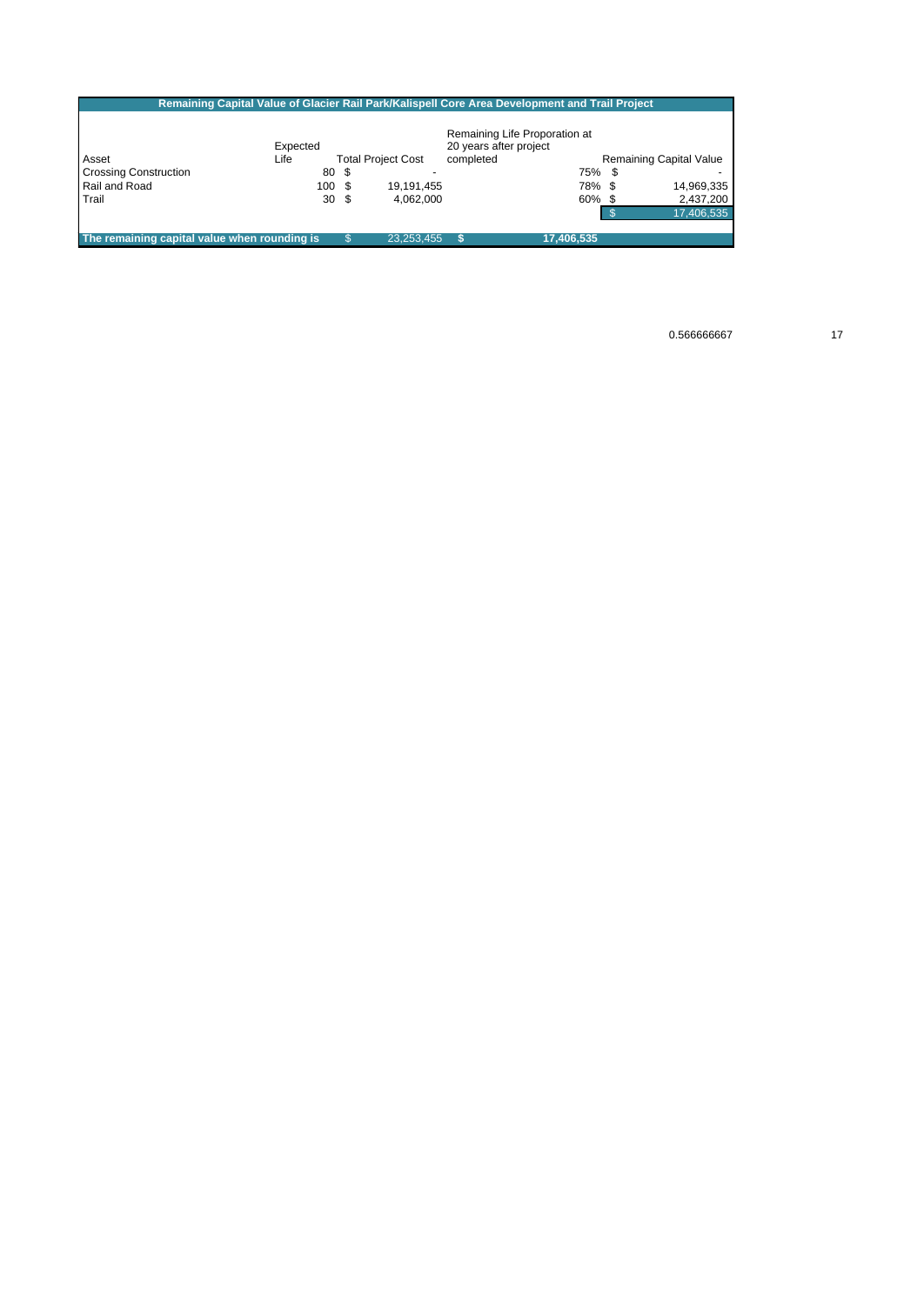|      | <b>Decreased Operational Costs due to construction of</b><br>Phase II and coversion to rail in Kalispell, MT |                         |               |                          |                                                                                                        |
|------|--------------------------------------------------------------------------------------------------------------|-------------------------|---------------|--------------------------|--------------------------------------------------------------------------------------------------------|
| Year | <b>Total ton miles</b><br>on rail after<br>opening of rail<br>park                                           |                         | saving / mile |                          | <b>Reduction in</b><br>operation cost<br><b>based</b> upon<br>differential rate/<br>mile rail vs truck |
|      | Portland, OR                                                                                                 | \$                      | 0.071         |                          |                                                                                                        |
| 2014 |                                                                                                              | \$                      | 0.071         |                          |                                                                                                        |
| 2015 |                                                                                                              | \$                      | 0.071         |                          |                                                                                                        |
| 2016 |                                                                                                              | \$                      | 0.071         |                          |                                                                                                        |
| 2017 | 7,913,160                                                                                                    | \$                      | 0.071         | \$                       | 561,834                                                                                                |
| 2018 | 7,913,160                                                                                                    | \$                      | 0.071         | \$                       | 561,834                                                                                                |
| 2019 | 8,150,555                                                                                                    | \$                      | 0.071         | \$                       | 578,689                                                                                                |
| 2020 | 8,395,071                                                                                                    | $\overline{\$}$         | 0.071         | $\overline{\$}$          | 596,050                                                                                                |
| 2021 | 8,646,924                                                                                                    | $\overline{\$}$         | 0.071         | $\overline{\$}$          | 613,932                                                                                                |
| 2022 | 8,906,331                                                                                                    | \$                      | 0.071         | $\overline{\$}$          | 632,350                                                                                                |
| 2023 | 9,173,521                                                                                                    | $\overline{\$}$         | 0.071         | $\overline{\mathbb{S}}$  | 651,320                                                                                                |
| 2024 | 9,448,727                                                                                                    | \$                      | 0.071         | $\overline{\mathcal{S}}$ | 670,860                                                                                                |
| 2025 | 9,732,189                                                                                                    | \$                      | 0.071         | \$                       | 690,985                                                                                                |
| 2026 | 10,024,154                                                                                                   | \$                      | 0.071         | \$                       | 711,715                                                                                                |
| 2027 | 10,324,879                                                                                                   | \$                      | 0.071         | \$                       | 733,066                                                                                                |
| 2028 | 10,634,625                                                                                                   | $\overline{\$}$         | 0.071         | $\overline{\$}$          | 755,058                                                                                                |
| 2029 | 10,953,664                                                                                                   | $\overline{\$}$         | 0.071         | $\overline{\$}$          | 777,710                                                                                                |
| 2030 | 11,282,274                                                                                                   | \$                      | 0.071         | $\overline{\$}$          | 801,041                                                                                                |
| 2031 | 11,620,742                                                                                                   | \$                      | 0.071         | $\overline{\$}$          | 825,073                                                                                                |
| 2032 | 11,969,365                                                                                                   | $\overline{\$}$         | 0.071         | $\overline{\mathcal{S}}$ | 849,825                                                                                                |
| 2033 | 12,328,445                                                                                                   | $\overline{\$}$         | 0.071         | $\overline{\$}$          | 875,320                                                                                                |
| 2034 | 12,698,299                                                                                                   | $\overline{\$}$         | 0.071         | $\overline{\$}$          | 901,579                                                                                                |
| 2035 | 13,079,248                                                                                                   | $\overline{\mathbf{S}}$ | 0.071         | $\overline{\$}$          | 928,627                                                                                                |
| 2036 | 13,471,625                                                                                                   | $\overline{\mathbf{S}}$ | 0.071         | $\overline{\$}$          | 956,485                                                                                                |
| 2037 | 13,875,774                                                                                                   | $\overline{\$}$         | 0.071         | $\overline{\$}$          | 985,180                                                                                                |
| 2038 | 14,292,047                                                                                                   | \$                      | 0.071         | $\overline{\$}$          | 1,014,735                                                                                              |
| 2039 | 14,720,809                                                                                                   | $\hat{S}$               | 0.071         | $\overline{\$}$          | 1,045,177                                                                                              |
|      | 249,555,588                                                                                                  |                         |               | \$                       | 17,718,447                                                                                             |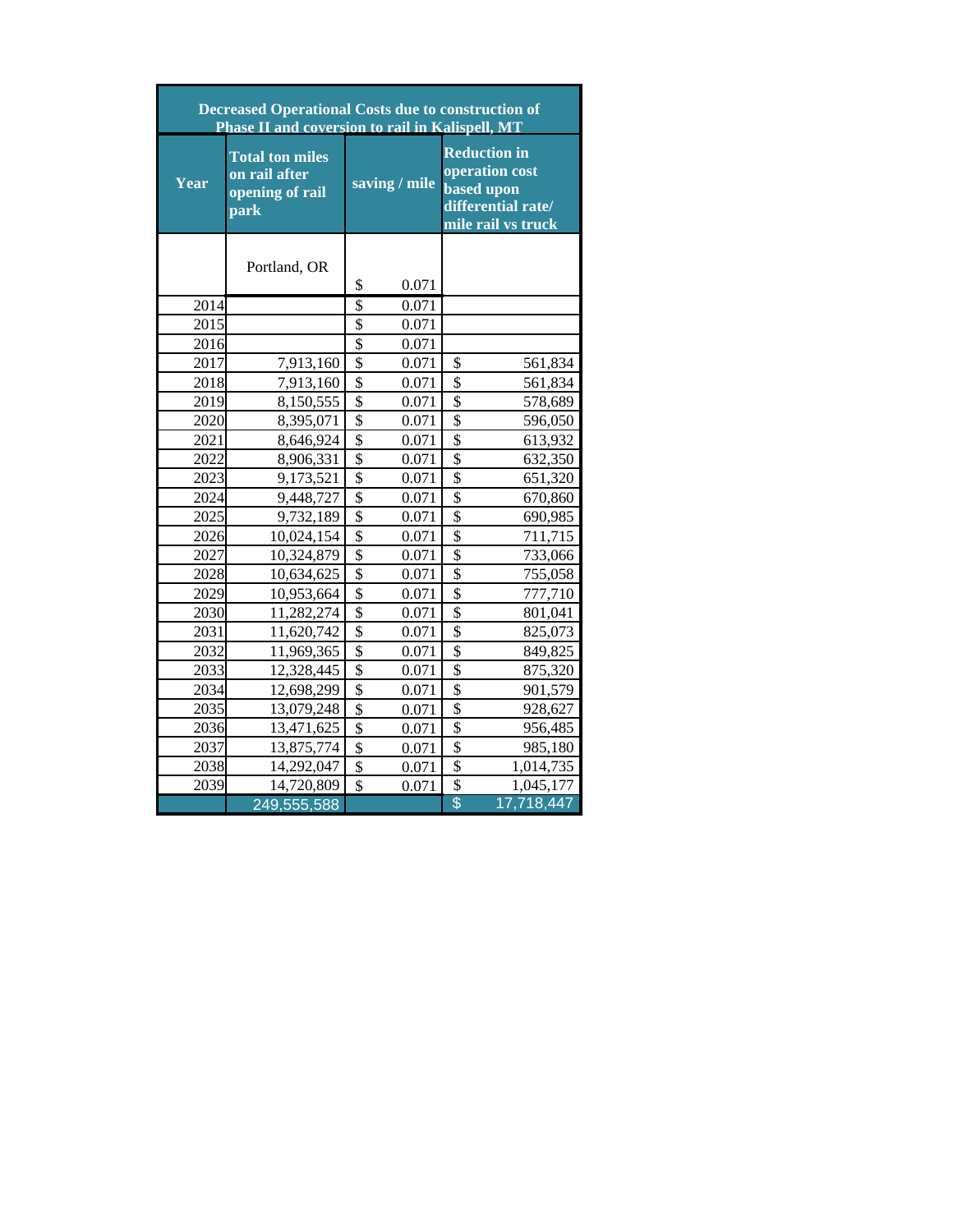| <b>Funding Sources</b>                    | <b>Amount</b><br>in Millions | <b>Status</b>             | <b>Glacier Rail Park/Kalispell Core Area Development and Trail Project Phase II</b><br><b>Purpose</b> |  |      |
|-------------------------------------------|------------------------------|---------------------------|-------------------------------------------------------------------------------------------------------|--|------|
| <b>BNSF</b>                               | 0.5                          | Committed                 | Construction                                                                                          |  |      |
| <b>FCEDA</b>                              | 6.2                          | <b>Committed</b>          | Construction                                                                                          |  |      |
| <b>City of Kalispell</b>                  | 4.5                          | <b>Committed</b>          | Construction                                                                                          |  | 21.2 |
| <b>TIGER VII Request</b>                  | 10.0                         | <b>Requested</b>          | Construction                                                                                          |  |      |
| <b>Total Project Funding for Phase II</b> | 21.2                         |                           |                                                                                                       |  |      |
|                                           |                              | <b>Total Project Cost</b> |                                                                                                       |  |      |
| <b>Total Federal</b>                      | \$10.0                       | 47%                       |                                                                                                       |  |      |
| <b>Total Local</b>                        | \$11.2                       | 53%                       |                                                                                                       |  |      |
| <b>Total Project Funding for Phase II</b> | \$21.2                       | 100%                      |                                                                                                       |  |      |
|                                           |                              |                           |                                                                                                       |  |      |

| <b>Glacier Rail Park/Kalispell Core Area Development and Trail Project</b> |             |     |  |  |  |  |  |  |
|----------------------------------------------------------------------------|-------------|-----|--|--|--|--|--|--|
| <b>Project Budget Phase II</b>                                             | in Millions |     |  |  |  |  |  |  |
| CN                                                                         | \$19.5      | 92% |  |  |  |  |  |  |
| <b>FE/CN Engineering</b>                                                   |             |     |  |  |  |  |  |  |
| <b>Management and Inspection</b>                                           |             |     |  |  |  |  |  |  |
| <b>Total Cost</b>                                                          | \$21.2      |     |  |  |  |  |  |  |

| <b>Project Funding</b><br><b>Phase II</b> | in Millions |         |
|-------------------------------------------|-------------|---------|
| <b>TIGER VII Request</b>                  | \$10.0      | 47%     |
| <b>Local Matchl</b>                       | \$11.2      | 53%     |
|                                           |             | $-100%$ |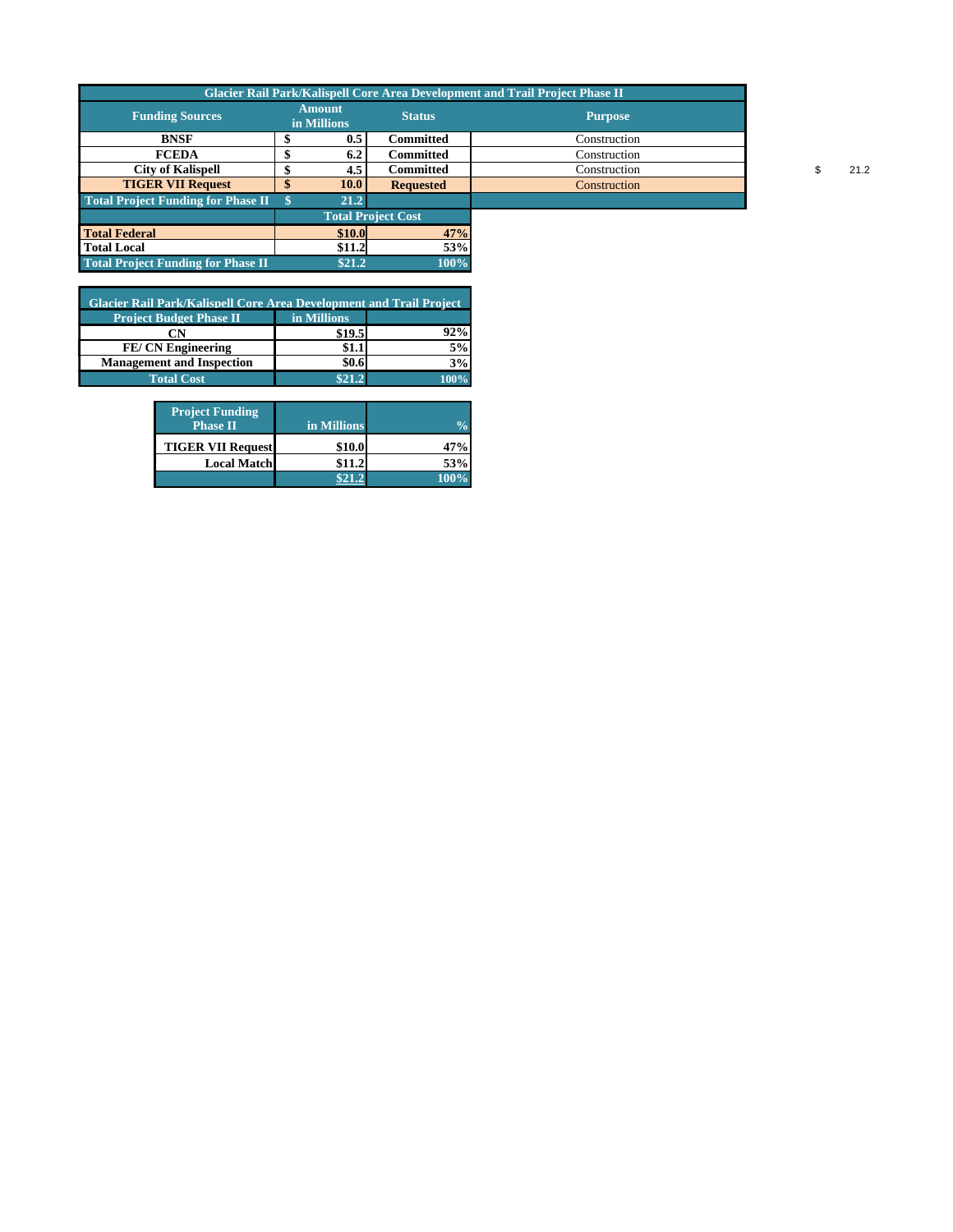#### Rail Park Project Schedule Task

| Rail Park- Trail Project Schedule and Task Details                       | <b>Approved/Complete</b> |  |  |  |
|--------------------------------------------------------------------------|--------------------------|--|--|--|
| REVIEW-Rail Park Categorical Exclusion Worksheet (FRA)                   | Apr- $15$                |  |  |  |
| APPROVAL-Preliminary Rail Design & Operation Plan (BNSF)                 | $Apr-15$                 |  |  |  |
| APPROVAL-Traffic Design Concept and Location                             |                          |  |  |  |
| (Montana DOT)                                                            | Apr-15                   |  |  |  |
| <b>COMPLETED-Construction Documents for Rail Park</b>                    | $Jun-15$                 |  |  |  |
| SUBMITTED-Trail Categorical Exclusion Worksheet (USDOT)                  | $Sep-15$                 |  |  |  |
| Approval-Water Design                                                    | $Inn-15$                 |  |  |  |
| (City of Kalispell and Montana DEQ)                                      |                          |  |  |  |
| Approval-Sewer and Storm Water Design                                    |                          |  |  |  |
| (City of Kalispell and Montana DEQ)                                      | Sep-15                   |  |  |  |
| APPROVAL-Traffic Design Construction Documents                           | Sep-15                   |  |  |  |
| (Montana DOT)                                                            |                          |  |  |  |
| <b>BID-Construction of Rail Park</b>                                     | $Sep-15$                 |  |  |  |
| RECEIVE- Notice of Award from the US DOT                                 | $Sep-15$                 |  |  |  |
| SIGN-Lease with CHS                                                      | $Sep-15$                 |  |  |  |
| BEGIN- Rail Abandonment and Rail Banking Process                         | $Sep-15$                 |  |  |  |
| RECEIVE-TIGER VII funds from US DOT                                      | $Jan-16$                 |  |  |  |
| SIGNED-Rail Park Construction Contract                                   | Feb-16                   |  |  |  |
| <b>BEGIN-Rail Park Construction</b>                                      | $Mar-16$                 |  |  |  |
| <b>BEGIN-CHS Facility Construction</b>                                   | $Mar-16$                 |  |  |  |
| <b>COMPLETE-</b> Environmental Site Assessments for Trail                | $Jul-16$                 |  |  |  |
| <b>COMPLETE-Construction of Rail Park</b>                                | $Dec-16$                 |  |  |  |
| COMPLETE-CHS Facility Construction and Relocation                        | $Dec-16$                 |  |  |  |
| COMPLETE- Rail Abandonment and Rail Banking Process                      | $Jan-17$                 |  |  |  |
| <b>COMPLETE-Trail Property Acquisition</b>                               | Feb-17                   |  |  |  |
| COMPLETE-Final Design and Construction Documents for Trail               | Feb-17                   |  |  |  |
| <b>BID-Construction Costs of Trail</b>                                   | $Mar-17$                 |  |  |  |
| <b>AWARD- Contract for Trail Construction</b>                            | $Mav-17$                 |  |  |  |
| <b>OBLIGATED- All TIGER Funds</b>                                        | $Jun-17$                 |  |  |  |
| <b>REMOVE Track</b>                                                      | $Jun-17$                 |  |  |  |
| TRAIL Construction (180 days)                                            | July 2017 - June 2018    |  |  |  |
| COMPLETE- Complete Street Extensions and Upgrade Pedestrian<br>Crossings | $Jun-18$                 |  |  |  |

Rail Park opens Jan 17

|                           | 2015 | 2016 | 2017 | 201. |
|---------------------------|------|------|------|------|
| Planning/PE               |      |      |      |      |
| Environmental- Trail      |      |      |      |      |
| FF                        |      |      |      |      |
| Rail Park Construction    |      |      |      |      |
| <b>Trail Construction</b> |      |      |      |      |